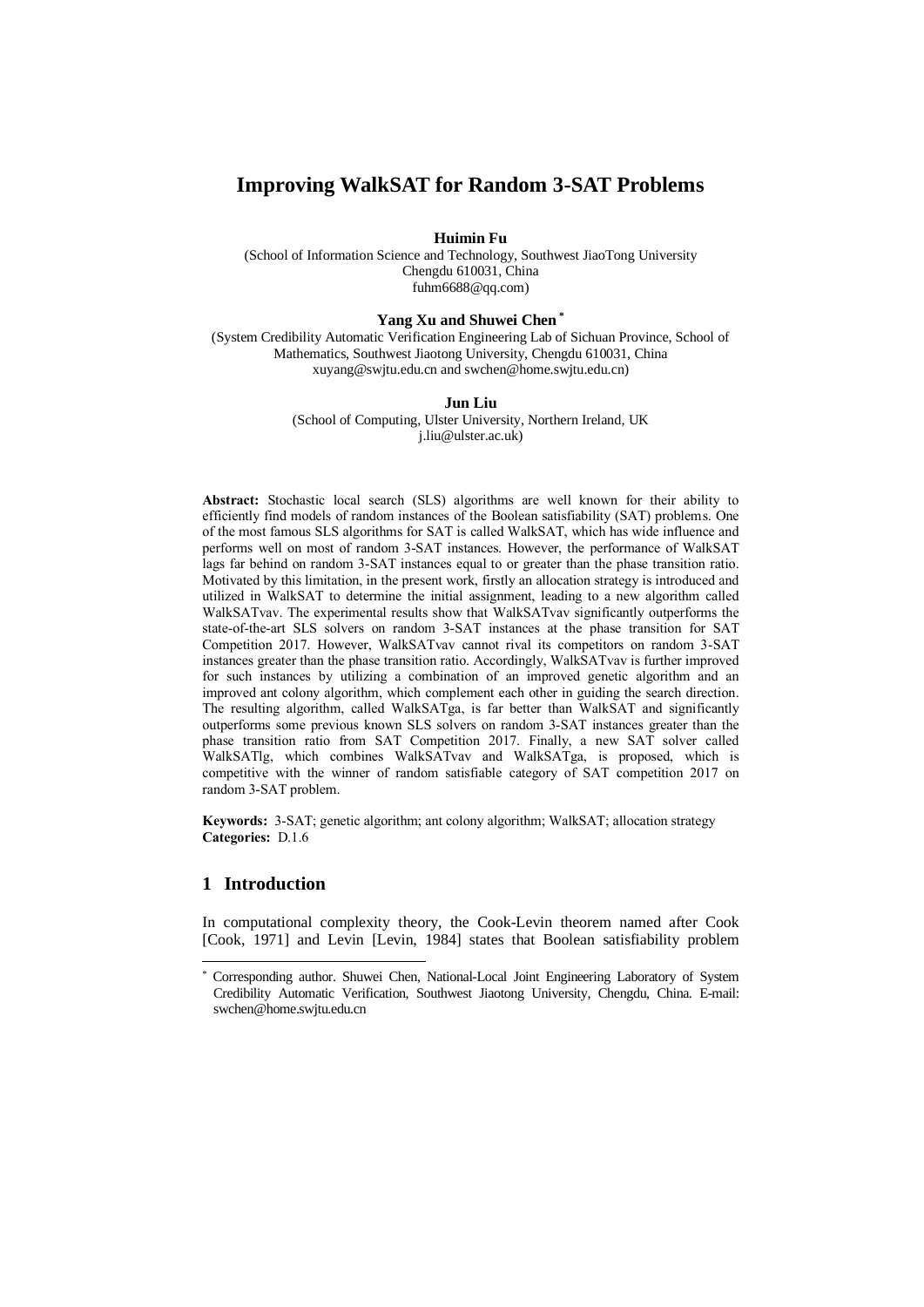(SAT) is NP-complete. Thus, it is of great significance to find efficient SAT algorithms and apply them to engineering practice, which can improve productivity and promote social development [Marques-Silva, 2008; Xu, 2013].

SAT is the problem of deciding if there is an assignment for the variables in a propositional formula that makes the formula true [Chao, 1986; Faizullin, 2013, Zhang, 2015]. 3-SAT is a special case of SAT problem to target the Boolean formula of a particular form. There are many approaches to solve the SAT problem, which are mainly divided into two categories: one is complete, the other is stochastic local search (SLS) algorithms. Although the SLS algorithms are typically incomplete in the sense that they cannot prove an instance to be unsatisfiable, they often find solutions rather effectively [Cai, 2013a]. Moreover, some SLS algorithms are more effective than the state-of-the-art complete solvers on random 3-SAT problem.

SLS algorithms start by randomly generating a truth assignment of the variables of formula. Then it explores the search space to minimize the number of falsified clauses. To do this, it iteratively adopts some heuristics to select a variable to be flipped until it seeks out a solution or timeout. Genetic algorithm [Li, 2016; Canisius, 2016] and ant colony algorithm [Gao, 2007; Youness, 2015; Fu, 2018b] with global search are typically incomplete algorithms for solving SAT problem. Compared with the SLS algorithms, the incomplete algorithms with global search have a high time complexity, thus they are not widely utilized for solving SAT problem.

A family of SAT instances includes uniform random *k*-SAT [Achlioptas, 2009] and hard random SAT [Balyo, 2016]. In the last two decades, most SLS algorithms focus on solving uniform random *k*-SAT instances, refer to e.g., [Selman, 1994; Hoos, 2002; Kroc, 2010; Luo, 2012; Balint, 2012; Luo, 2013; Cai, 2017; Biere, 2017]. Moreover, substantial progress has been made in solving uniform random *k*-SAT with various clause-to-variable ratios.

Note that the hard instances of NP-hard problems are often associated with a phase transition. With SAT, there is a phase transition between satisfiability and unsatisfiability as the ratio of the number of clauses to variables in a problem is varied. The phase transition for SAT is therefore of considerable practical and theoretical importance. Solving hard random SAT remains a great challenge for all SLS algorithms including Dimetheus [Gableske, 2016], YalSAT [Biere, 2017] and Score2SAT [Cai, 2017]. Although uniform random *k*-SAT at the phase transition has been cited as the hardest track of SAT problems [Cai, 2013b; Luo, 2014], hard random SAT is even harder for SLS solvers. The main motivation for hard random SAT generated is to evaluate and improve SAT solvers (especially for SLS solvers) [Balyo, 2016]. It is worth noting that the hard random SAT problem is focused on 3- SAT instances greater than the phase transition ratio. Especially, most (nearly 65% of) instances on the benchmark of the random SAT track in SAT Competition 2018 are hard random SAT. Moreover, this direction has been a mainstream of SLS algorithms for SAT, which is witnessed by SAT competitions, where the instances of random track of recent SAT Competitions are composed of uniform random *k*-SAT instances and hard random SAT instances. However, the performance of existing SLS algorithms on hard random SAT instances is still rather unsatisfactory.

Among SLS algorithms for SAT problems, WalkSAT [Selman, 1994] stands out as one of the most influential algorithms. Moreover, extensive experiments have shown that the technique of WalkSAT is very suitable for random 3-SAT problem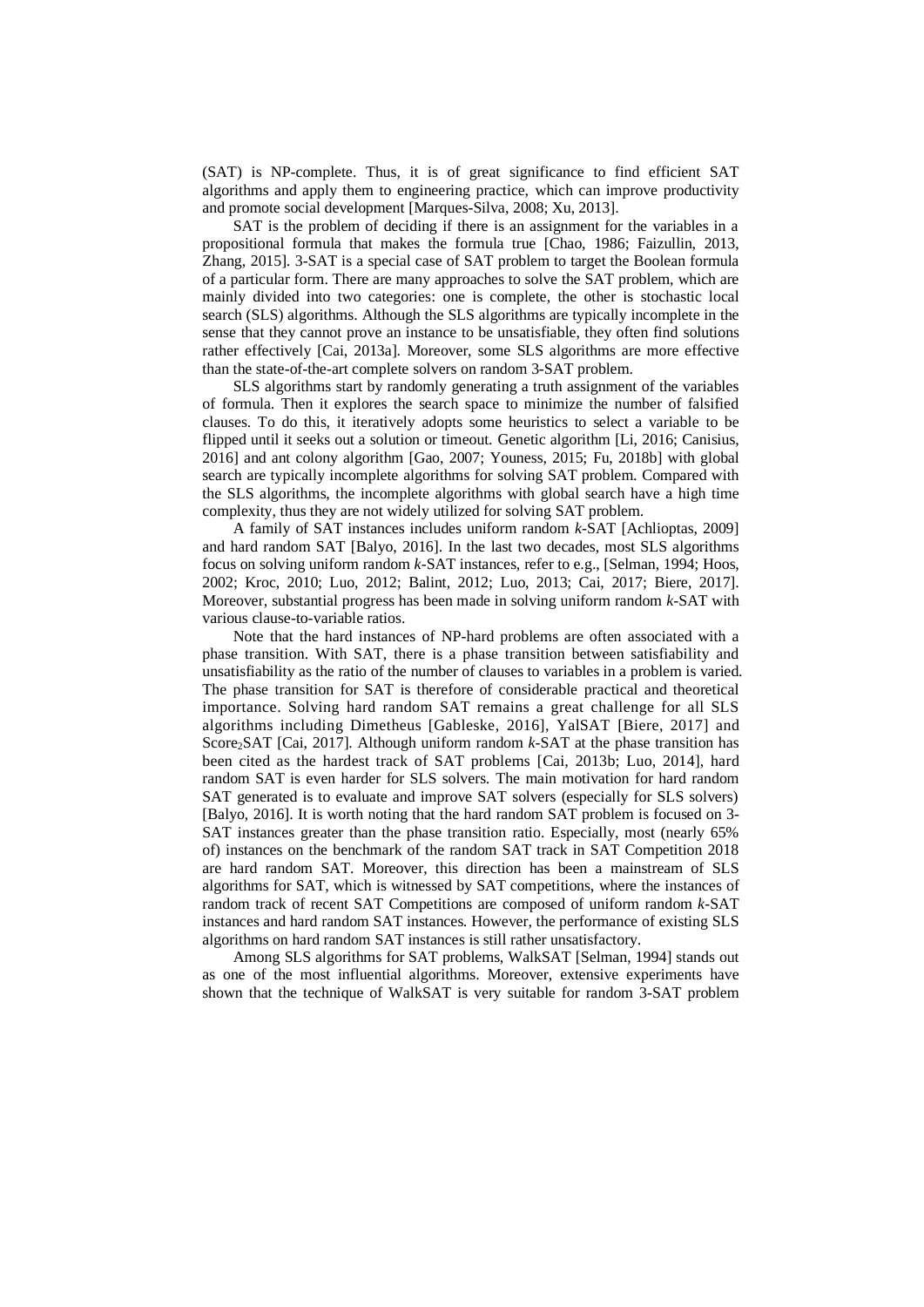[Liang, 1998]. Therefore, many scholars develop SLS algorithms based on WalkSAT for random SAT problem [Kroc, 2010; Luo, 2015]. For example, some researchers optimize WalkSAT algorithm to solve random *k*-SAT instances with *k*>3 [Luo, 2012; Luo, 2013]. However, the performance of WalkSAT lags far behind on random 3- SAT instances greater than the phase transition ratio, and the performance of WalkSAT at the phase transition still needs to be improved.

This present work aims to improve WalkSAT for random 3-SAT instances. One improvement is based on the allocation strategy, which was first introduced and utilized in [Fu, 2018a] to improve a greedy local search algorithm GSAT [Selman, 1992], resulting in an efficient local algorithm called AS, whose performance far exceeds GSAT for solving 3-SAT from STALAB library. The main advantage of allocation strategy is to handle the cycling problem. A combination of GSAT and genetic algorithm (as a global search algorithm), named GAGR [Fu, 2017], was proposed for solving 3-SAT instances with some competitive performance. Although WalkSAT is competitive with the state-of-the-art solvers for solving random 3-SAT problem, it is a SLS algorithm and easy to fall into the cycling problem. In addition, it is also easy to get stuck in the local optimum. This motivates us to optimize WalkSAT using the global search. Thus, some global search algorithms, e.g., genetic algorithm and ant colony algorithm, are considered to be incorporated into WalkSAT to further improve its performance on random 3-SAT instances equal to and greater than the phase transition ratio.

The remainder of our paper is organized as follows. Section 2 provides some preliminary definitions and notations, followed by a brief review of the allocation strategy for 3-SAT, the WalkSAT algorithm, genetic algorithm and ant colony algorithm. Section 3 summarizes main contributions of the present work. Section 4 proposes an improved WalkSAT algorithm using the allocation strategy, called WalkSATvav, along with its experimental results and analysis. Section 5 presents a new algorithm called WalkSATga, which utilizes a combination of an improved genetic algorithm and an improved ant colony algorithm into WalkSATvav, along with its experimental results and analysis. In Section 6, a combined algorithm called WalkSATlg is proposed by combining WalkSATvav and WalkSATga, and its performance is demonstrated by summarizing and analyzing the experimental results on random 3-SAT instances for SAT Competition 2017. Section 7 discusses the main differences between WalkSATvav and *AS* as well as the major differences between WalkSATga and GAGR. Finally, Section 8 concludes the paper with some future directions discussed.

## **2 Related Works**

#### **2.1 Some Basic Definitions and Notations**

The symbol  $x_i$ ,  $i \in \{1, 2, ..., n\}$  represents a Boolean variable. Let  $X_n = \{x_1, x_2, ..., x_n\}$ symbolizes a collection of Boolean variables, where the number of variables is denoted as *n*. Boolean variable  $x_i$  or the negation of Boolean variable  $\neg x_i$  represents literal  $l_i$ ,  $i \in \{1, 2, ..., n\}$ . A clause  $c_i$  is a disjunction of some literals, i.e.,  $c_i = l_1 \vee l_2 \vee ... \vee l_k$ . A conjunctive normal form (CNF) *F* can be described as conjunction of some clauses, i.e.,  $F = c_1 \wedge c_2 \wedge ... \wedge c_m$ , where the number of clauses in *F* is denoted as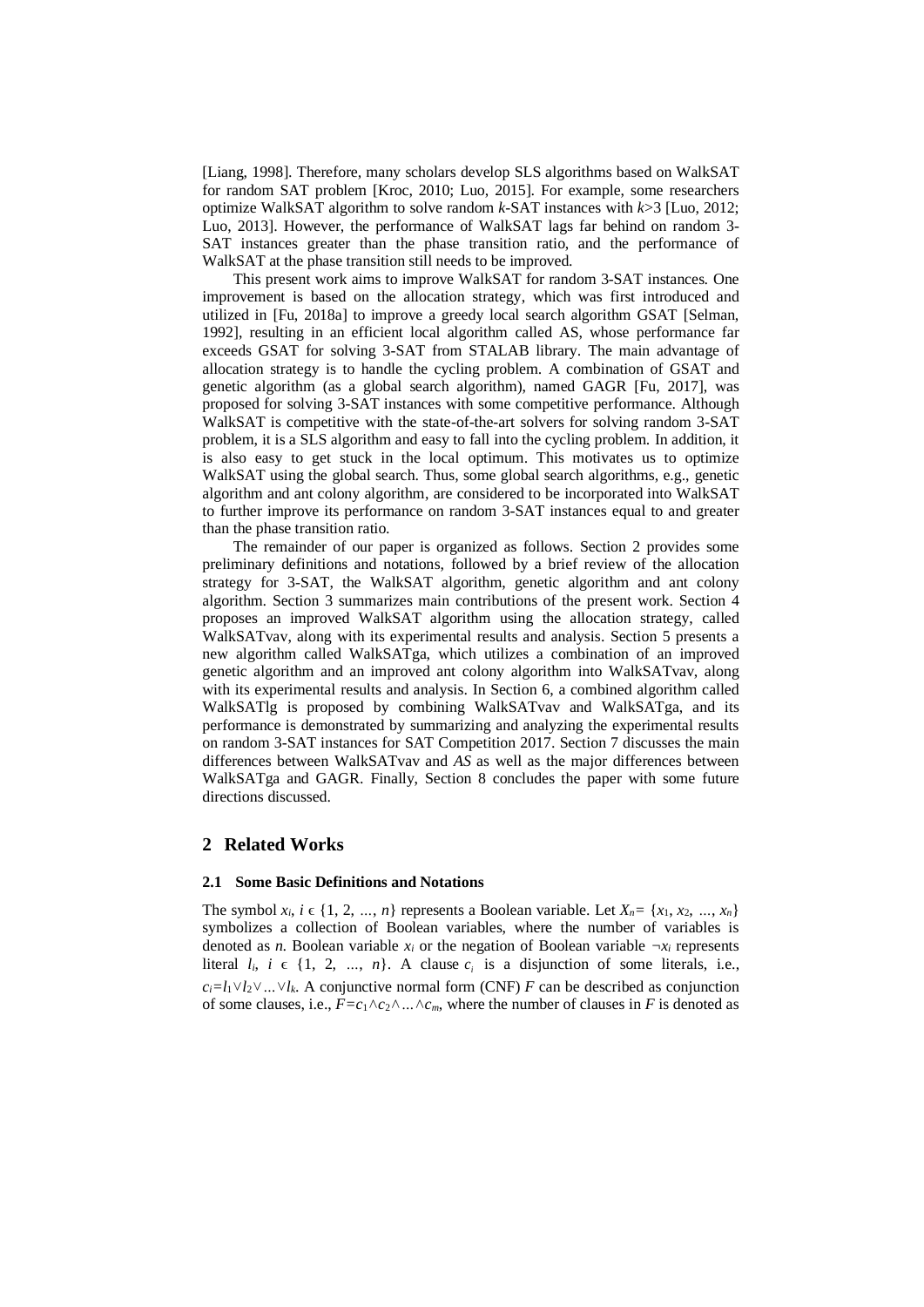*m*. If each clause contains *k* literals in a CNF formula, then the formula is a *k*-SAT problem. In this paper, we are only concerned with the 3-SAT problem. In a formula *F* we use  $r=m/n$  to denote clause-to-variable ratio of *F*, and  $p_{x_i}$  is the total number of the literal  $x_i$  appearing in *F*, and  $n_{x_i}$  is the total number of the literal  $\neg x_i$  appearing in *F*.

The value of Boolean variable is either true or false. In this paper, 0 denotes false, and 1 denotes true. A mapping  $\mu$ :  $X_n \rightarrow \{0, 1\}$  is called a complete assignment. Given a CNF formula *F*, the SAT problem is to decide whether all clauses are satisfied by a complete assignment in *F*. The *break* of a variable *x* is the number currently satisfied clauses that would become unsatisfied by flipping variable *x*. The *score* of a variable *x* is the increment of currently satisfied clauses by flipping variable *x*.

## **2.2 Allocation Strategy for Random 3-SAT Instances**

The idea of allocation strategy [Fu, 2018a] is to determine a complete assignment as the initial solution for solving 3-SAT problem. It can guide the optimal assignment and accelerate to find the optimal solution.

**Definition 1.** *Given a CNF formula F, the Variable allocation degree*  $Vad(x_i)$  *of a* 

variable 
$$
x_i \in X_n
$$
 is defined as:  
\n
$$
2-1) \quad Vad(x_i) = \begin{cases} pad + 1, & n_{x_i} = 0 \\ p_{x_i}/n_{x_i}, & otherwise \end{cases}
$$

*where pad is a positive parameter greater than* 1*.*

Note that for a variable  $x_i$  it is called the *positive Vad* of  $x_i$  if  $Vad(x_i) \ge 1$ ; and it is called the *negative Vad* of  $x_i$  if  $Vad(x_i) < 1$ . In solving the 3-SAT problem, different settings of the parameter *pad* have a direct impact on the performance of the algorithm.

**Definition 2.** *Given a CNF formula F, and a random function*  $\chi(x_i)$  *that only produces* 0 *or* 1, the Variable allocation value  $\text{Vav}(x_i)$  of a variable  $x_i \in X_n$  is *defined as*:

defined as:  
\n
$$
2-2) \quad \text{Vav}(x_i) = \begin{cases}\n1 & , \quad \text{Vad}(x_i) > \text{pad} \\
0 & , \quad \text{Vad}(x_i) < \text{nad} \\
x(x_i) & , \quad \text{otherwise}\n\end{cases}
$$

where  $\chi(x_i)$  is a random number that can produce 0 and 1 and nad is a positive *parameter less than 1*.

In fact, *Vav* of all variables is a complete assignment as the initial solution for solving a 3-SAT problem.

**Remark:** A variable  $x_i$  satisfies the allocation strategy if and only if  $\text{Vav}(x_i) > pad$ or *Vav*(*xi*)<*nad*.

### **2.3 WalkSAT Algorithm**

WalkSAT is one of the most influential SLS algorithms for SAT. Its framework has been widely used, and it is still competitive with the state-of-the-art solvers for solving random 3-SAT instances. However, according to the experimental results of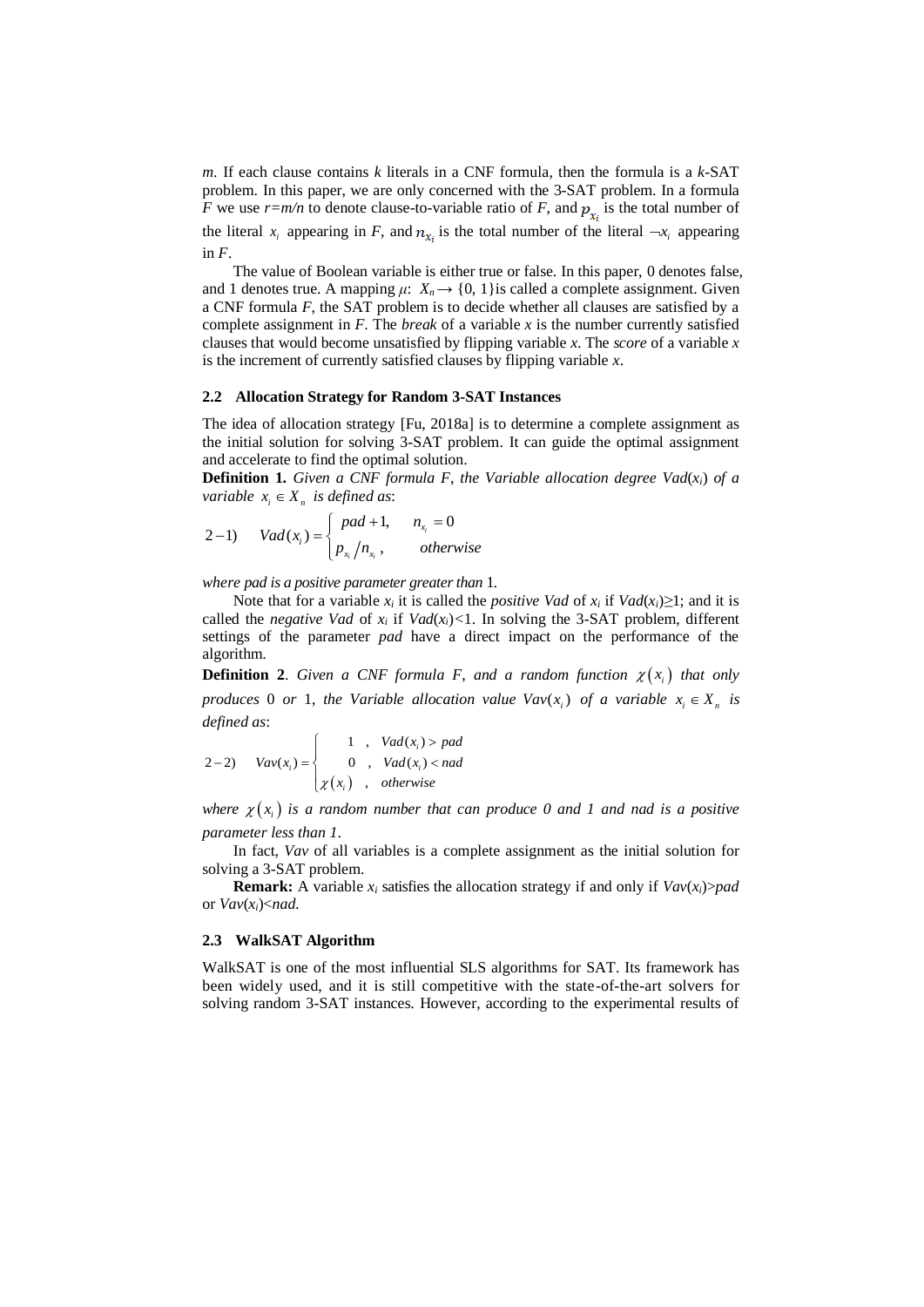SAT Competition 2017<sup>1</sup>, the success rate of all solvers participating in the SAT Competition 2017 is still relatively small for solving the 3-SAT instances with *r*=4.267.

First, WalkSAT algorithm chooses a clause *C* randomly from the unsatisfied clauses. If there exist variables whose *breaks* are 0, one of such variables is flipped randomly; and if no such variable exists, then with a certain probability *p* (the noise parameter), WalkSAT algorithm selects a variable randomly from the clause *C*; otherwise, WalkSAT selects a variable with the minimum *break* to be flipped, and further breaks ties randomly.

### **2.4 Genetic Algorithm Overview**

Genetic algorithms (GA) for solving 3-SAT problems mainly include three aspects [Fu, 2017]: problem transformation, chromosome encoding and genetic manipulation design. The core of problem transformation is how to define the fitness function *f*. Thus, SAT problems are transformed into an optimization problem of the corresponding fitness function. Using the binary string to represent a complete assignment is the most intuitive chromosome coding approach, which takes full advantage of the characteristics of SAT problems and is easy to calculate the fitness function and design a variety of genetic operations. For the SAT problems with *n* variables, the chromosome is represented by  $n$  as a binary string, which is directly corresponding to the assignment of the variables.

There are three kinds of genetic manipulation [any reference about GA]: selection operation, crossover operation and mutation operation. The selection operation is utilized to select groups of contemporary individuals and prepare for breeding the next generation. Crossover operation is used to the process of simulating biological reproduction by exchanging parts of two individual chromosomes and generate two new individuals. Since chromosomes are encoded by binary code, crossover operation can be accomplished by truncating and stitching binary strings. Mutation operation is adopted to simulate the mutation of a chromosome gene in the biological evolution and flip each chromosome at a certain probability, i.e.  $0 \rightarrow 1$ ,  $1\rightarrow 0$ .

As GA searches for different positions of the solution space, it significantly reduces possibility of getting into the local optimum. GA repeat these operations until the termination condition is met. The termination condition is to obtain a satisfiable solution or achieve the maximum operations. The pseudo code of GA for SAT problems is given in Algorithm 1.

GA has the following advantages: (1) the ability with a global search and independent of the problem domain; (2) search from group with potential parallelism and multi-value comparison as well as robustness; (3) the search using evaluation function enlighten and simple process; (4) using probability mechanism to iterate; (5) extensible and easy to combine with other algorithms. The disadvantage of GA is that it is not enough to make use of the feedback information in the system [Li, 2003]. In this paper, the improved GA for solving 3-SAT problems is based on the restart and greedy strategy [Fu, 2017].

<sup>1</sup> https://baldur.iti.kit.edu/sat-competition-2017/results/random.csv.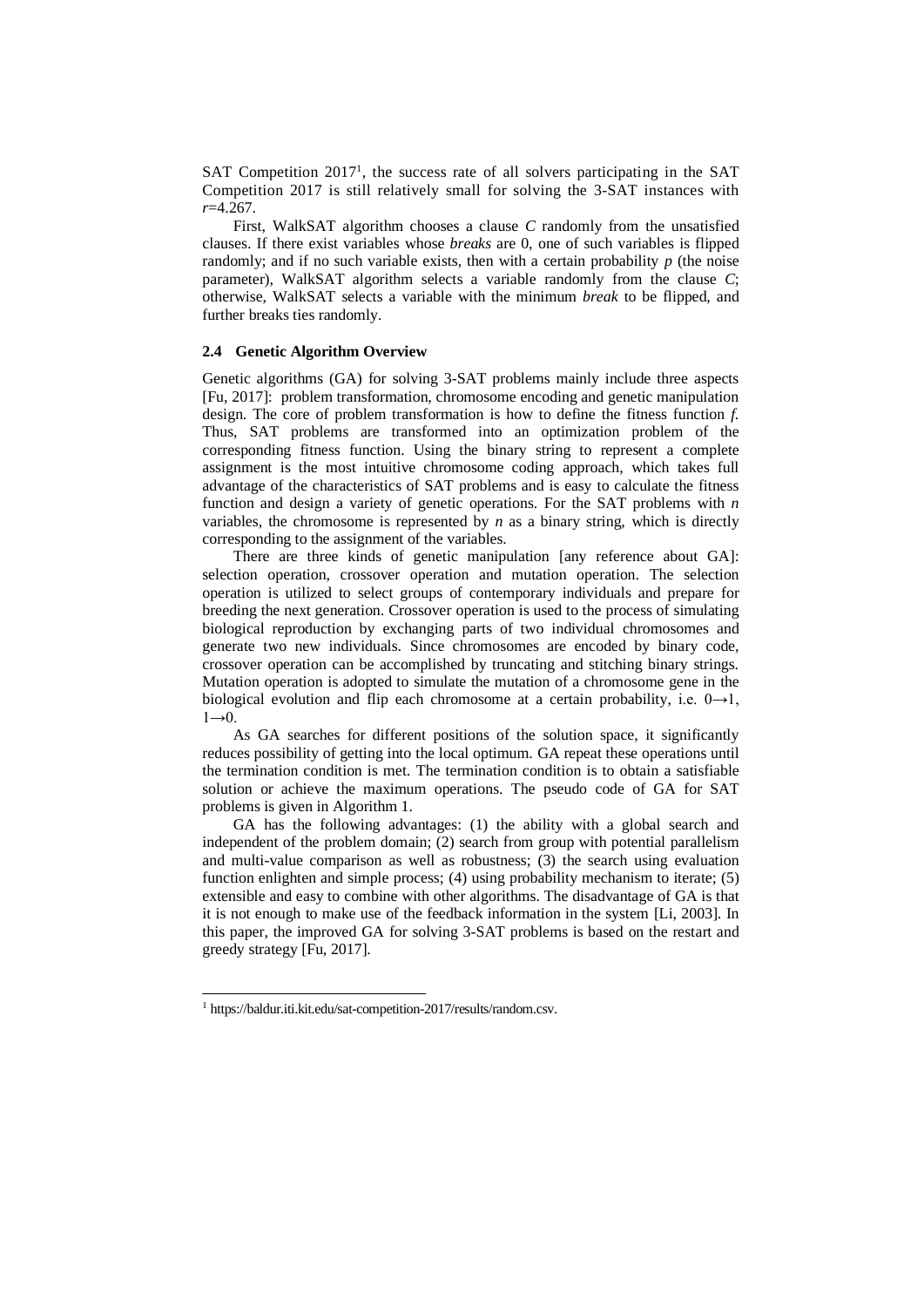| Algorithm 1: $GA(F)$                                                               |  |  |  |  |  |  |  |
|------------------------------------------------------------------------------------|--|--|--|--|--|--|--|
| <b>Input:</b> CNF-formula $F$                                                      |  |  |  |  |  |  |  |
| <b>Output:</b> A satisfying assignment $\sigma$ of F, or "no solution found"       |  |  |  |  |  |  |  |
| begin                                                                              |  |  |  |  |  |  |  |
| $t \leftarrow 0$ ;// t represents evolutionary generations<br>1                    |  |  |  |  |  |  |  |
| initialize $(P(t))$ ; // <i>Initial population</i><br>2                            |  |  |  |  |  |  |  |
| 3<br>evaluate $(P(t))$ ; // Fitness evaluation                                     |  |  |  |  |  |  |  |
| 4<br>keep_best $(P(t))$ ;// Preserving the most chromosomes                        |  |  |  |  |  |  |  |
| 5<br>while (not terminate condition) do                                            |  |  |  |  |  |  |  |
| 6<br>begin                                                                         |  |  |  |  |  |  |  |
| 7<br>$P(t) \leftarrow$ secletion $(P(t))$ ;// selection operation                  |  |  |  |  |  |  |  |
| 8<br>$P(t) \leftarrow \text{crossover}(P(t))$ ;// crossover operation              |  |  |  |  |  |  |  |
| 9<br>$P(t) \leftarrow mutation(P(t))$ ;// mutation operation                       |  |  |  |  |  |  |  |
| 10<br>$t \leftarrow t+1$ :                                                         |  |  |  |  |  |  |  |
| 11<br>evaluate $(P(t))$ ;                                                          |  |  |  |  |  |  |  |
| if(fitness of $P(t)$ >best fitness)<br>12                                          |  |  |  |  |  |  |  |
| 13<br>Replace ( <i>best</i> );// Replacing best with the best chromosome of $P(t)$ |  |  |  |  |  |  |  |
| 14<br>end                                                                          |  |  |  |  |  |  |  |
| $15$ end                                                                           |  |  |  |  |  |  |  |

### **2.5 Ant Colony Algorithm Overview**

Through long-term research, bionic scientists found that although ants have no vision, they can find a path by releasing pheromones on the path. The ant will release information about the path length on the path that is passed. The more information the path has, the more probability the path is selected. In this way, the role of pheromone makes the behavior of entire ant colony highly self-organizing. The ants exchange path information and eventually find the optimal path based on ant colony behavior. The fitness formula of each ant is the same as the fitness formula of each chromosome in GA.

The early success of ant colony algorithms (ACA) is to solve the famous TSP problem, and ant colony algorithms have excellent performance in solving various NPhard problems [Wang, 2012]. ACA has the following advantages: (1) its principle is an enhanced learning system, which eventually converges to the optimal path through the continuous updating of pheromones; (2) it has a common property of SLS approaches, but the artificial ants are not a simple simulation of real ants, which is integrated into human intelligence; (3) it is a distributed optimization method, and not only suitable for the present serial computer, but also suitable for the future parallel computer; (4) it is a global optimization method, which not only can be used to solve the single objective optimization problem, but also can be used to solve the multi-objective optimization problem.

Disadvantage of ACA is lack of initial pheromone and low efficiency [Li, 2003]. In this paper, an improved ant colony algorithm is used to solve the 3-SAT problem, which is presented in Section 5.

## **3 Main Contributions**

As the first contribution, the present work is to use the allocation strategy to generate a complete assignment as the initial solution for WalkSAT. Note that allocation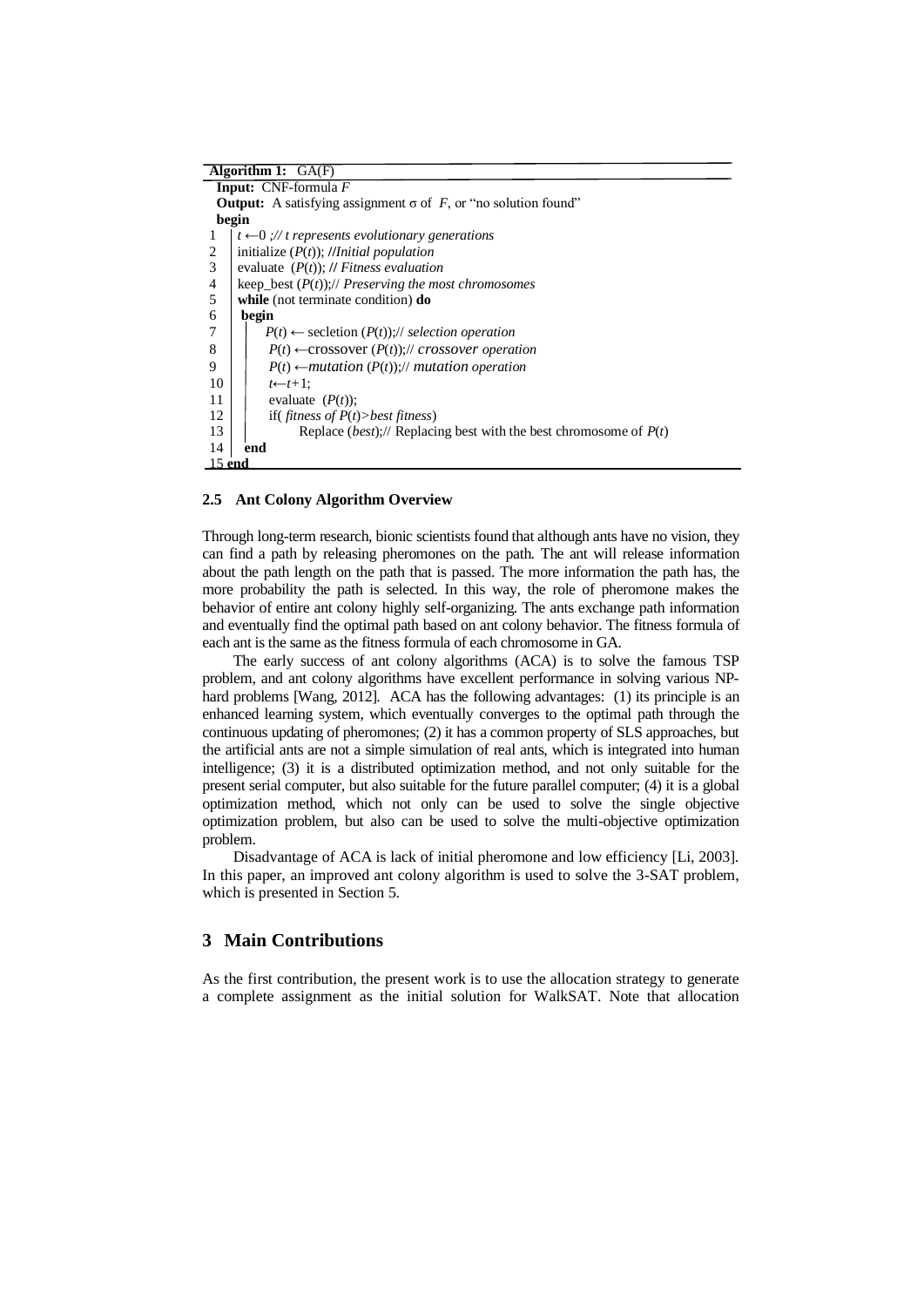strategy is based on *Vad* and *Vav*. *Vad* of a variable *x* is determined by the ratio of the numbers of positive literal *x* and negative literal  $\neg x$  in a SAT instance, and *Vav* of a variable  $x$  is obtained according to *Vad* of  $x$ . The allocation strategy for SAT is utilized in the present work to improve WalkSAT, resulting a new algorithm called WalkSATvav. To demonstrate the effectiveness of WalkSATvav, we compare it with many state-of-the-art solvers on random 3-SAT instances at the phase transition. WalkSATvav outperforms YalSAT [Biere, 2017] (the winner of SAT Competition 2017), Score2SAT [Cai, 2017] (won the bronze of the random track of SAT Competition 2017), CSCCSat [Luo, 2016] (won the silver of the random track of SAT Competition 2016), and DCCAlm [Luo, 2016] (won the bronze of the random track of SAT Competition 2016). However, WalkSATvav cannot compete with these solvers on solving random 3-SAT instances greater than the phase transition ratio. In our view, this is partially due to the fact that the WalkSATvav is a SLS algorithm that is easy to reach the local optimal solution instead of finding the global optimal solution.

The second contribution of this work is to improve the WalkSATvav for SAT by remedying its shortcoming as mentioned above. Accordingly, we combine the GA with the allocation strategy and utilize an improved ACA as well as in the WalkSAT, leading to a new algorithm called WalkSATga. In WalkSATga, there are two different priorities in the global search. GA and ACA complement each other and play an important role in guiding the search direction to find the solution. GA is adopted to generate the pheromone distribution, and ACA is used to generate the suboptimal solution. Then the suboptimal solution obtained is utilized as the initial assignment of WalkSAT to guide the future search, which plays an important role in the whole solution process. To demonstrate the effectiveness of WalkSATga, we compare it with many state-of-the-art solvers on random 3-SAT instances greater than the phase transition ratio. The experimental results show that WalkSATga has almost the same success rate as YalSAT, and far beyond CSCCSat and WalkSAT for random 3-SAT instances greater than the phase transition ratio.

The third contribution of this work is to combine WalkSATga with WalkSATvav, leading to a new algorithm called WalkSATlg, which, as illustrated through extensive experiments, outperforms YalSAT Score2SAT, CSCCSat, DCCAlm and WalkSAT on all random 3-SAT instances from SAT Competition 2017.

# **4 WalkSATvav Algorithm for Random 3-SAT Instances at the Phase Transition**

## **4.1 Rationality of Allocation Strategy**

Different parameter settings could show different performances of the algorithms. Based on the 3-SAT instances with  $r=4.3$  in the SATLAB library<sup>2</sup>, we found that if the parameters *pad* and *nad* are tuned appropriately, the assignments of 90% of variables based on the allocation strategy are the same as that of the corresponding variables of the optimal solution [Fu, 2018a]. The idea of allocation strategy is to generate a complete assignment as the initial solution for solving 3-SAT problem in order to guide the trend of optimal assignment in advance, therefore reduce search

<sup>2</sup>https://www.cs.ubc.ca/~hoos/SATLIB/benchm.html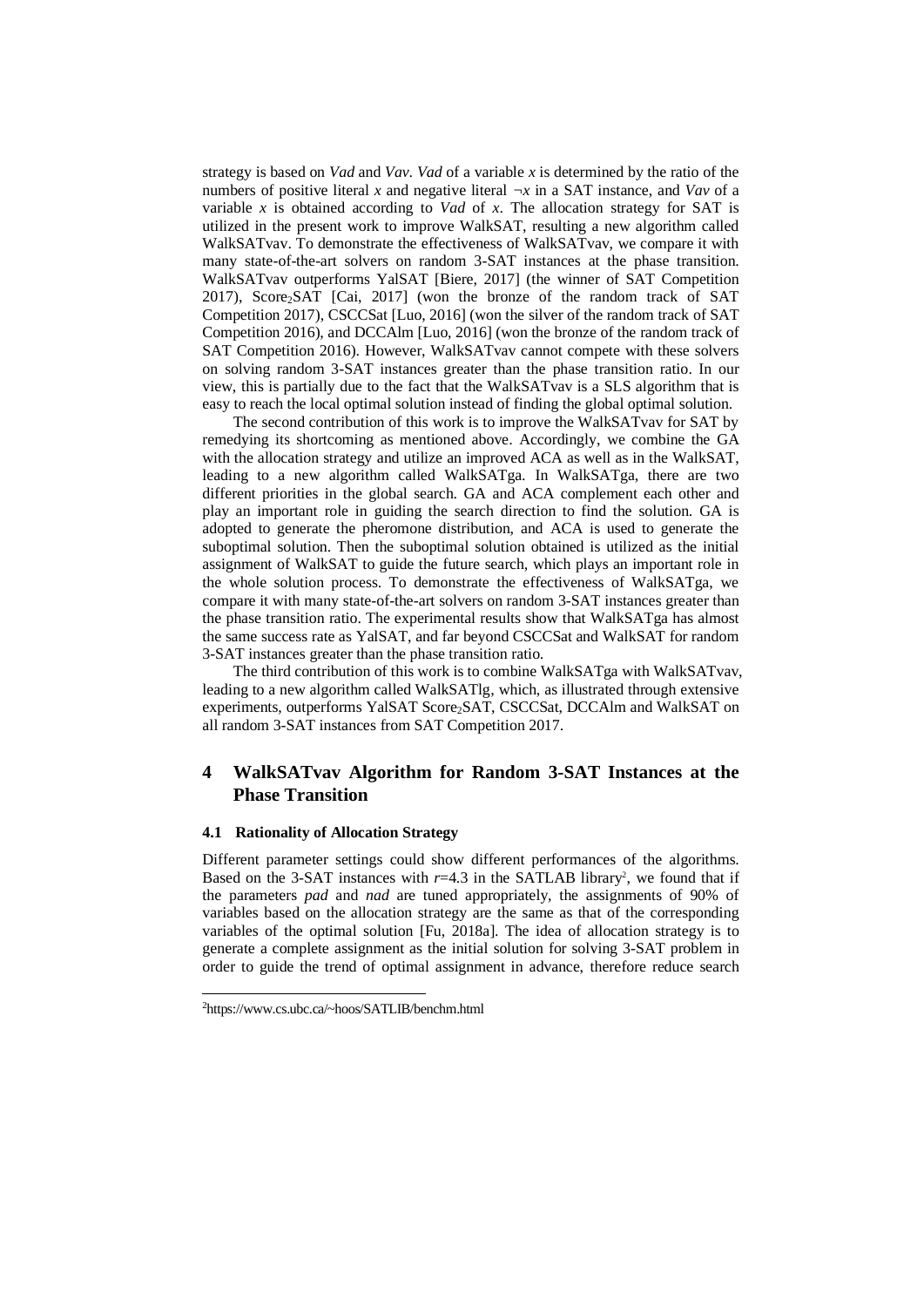space and accelerate finding the optimal solution. In fact, it has an essential impact on the WalkSATvav algorithms.

Since the allocation strategy is an important component of WalkSATvav, we are interested in this question: *how often the allocation strategy is executed to initialize the assignment for variables*? We have carried out an experiment for WalkSATvav on random 3-SAT instances from SAT Competition 2017<sup>3</sup> to figure out how frequently the allocation strategy is performed in generating an initial assignment. There include all 120 hard random instances with *r*=4.3, 5.204<*r*<5.206, and *r*=5.5 (40 instances each ratio), as well as all 60 uniform random 3-SAT instances (20 instances with *r*<4.267, 40 instances with *r*=4.267).

The allocation strategy execution ratio (AS ratio) is calculated as *frequency\_AS/n* (see below) and the experimental results are summarized in Table 1.

• #*frequency\_AS*: denotes the frequency of executing the allocation strategy for variables which is the total number of variables that satisfy the following formula with the setting of *pad=*1*.*8 and *nad=*0*.*56.

4-1) 
$$
\frac{p_{x_i}}{p_{x_i} + n_{x_i}} \geq pad \text{ or } \frac{p_{x_i}}{p_{x_i} + n_{x_i}} \leq nad
$$

 $\sharp n$ : the total number of variables that require the initial assignment.

| <b>Clause-to-variable</b><br>ratio | $r = 4.3$ | $r = 5.5$ | $5.205 \le r \le 5.206$ | r<4.267 | $r = 4.267$ |
|------------------------------------|-----------|-----------|-------------------------|---------|-------------|
| <b>Average AS ratio</b>            | 0.3737    | 0.346     | 0.3075                  | 0.337'  | 0.3285      |

## *Table 1: Average AS ratio of the variables executing the allocation strategy for each ratio from SAT Competition 2017.*

As is demonstrated in Table 1, the allocation strategy is performed in about 30% of variables for 3-SAT instances with  $r\neq 4.3$ , and closes to 40% for 3-SAT instances with  $r=4.3$ . Therefore, the allocation strategy plays a substantial role in the WalkSATvav algorithm.

## **4.2 WalkSATvav Algorithm**

WalkSATvav differs from WalkSAT only in generating an initial assignment. The pseudo code of WalkSATvav algorithm is outlined in Algorithm 2 below. More specifically, WalkSATvav generates a complete assignment  $\sigma$  by the allocation strategy as the initial solution. After initialization, WalkSATvav executes a loop until it finds a satisfying assignment or reaches the time limit.

### **4.3 Evaluation of WalkSATvav Algorithm**

In this subsection, we first introduce the benchmarks, the competitors, and the experimental setup utilized in our experiments. Then, we report the experiments conducted on the random 3-SAT benchmarks to evaluate the efficiency of WalkSATvav.

<sup>3</sup> https://baldur.iti.kit.edu/sat-competition-2017/benchmarks/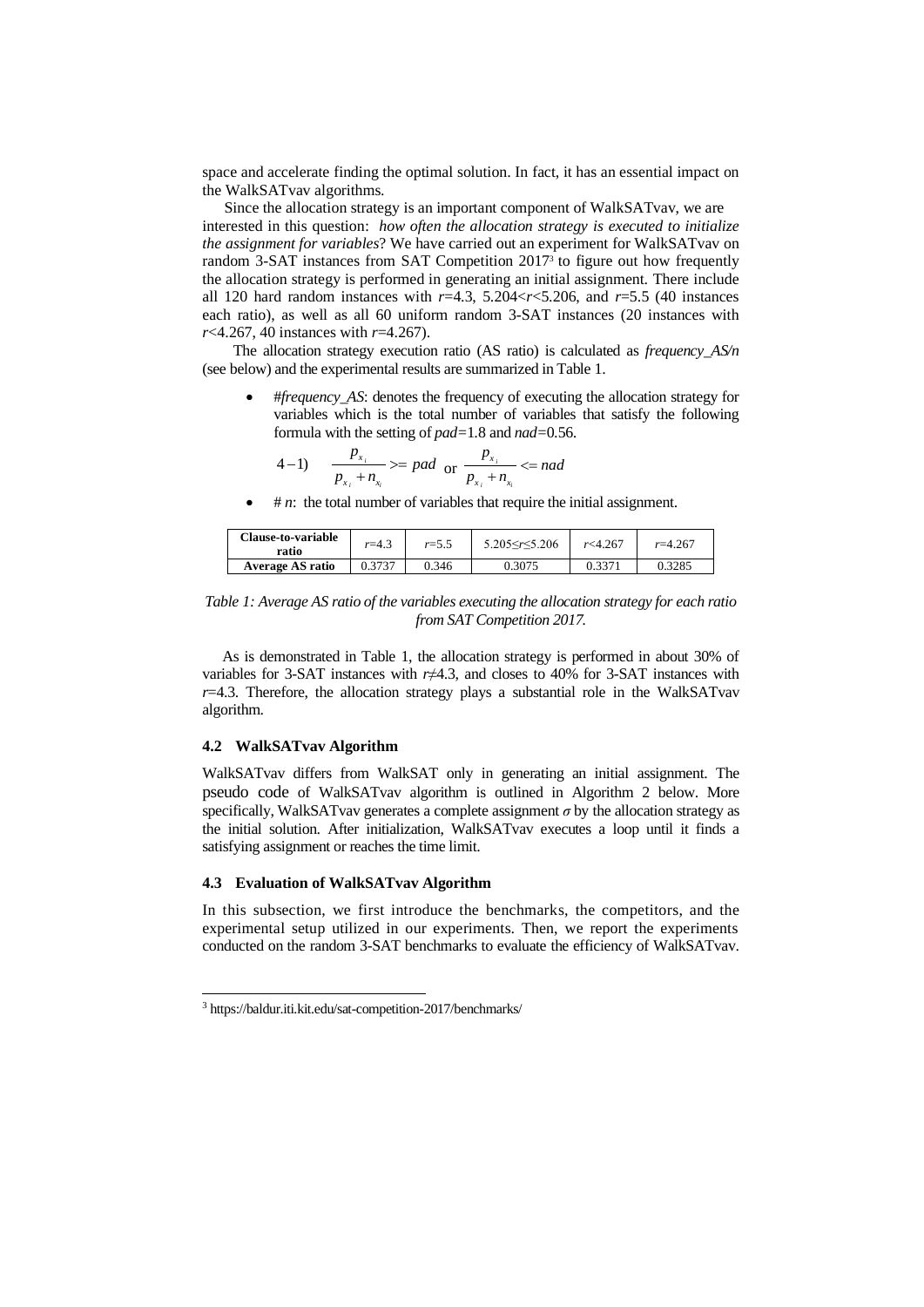| <b>Algorithm 2:</b> WalkSATvav $(F)$                                               |  |  |  |  |  |  |  |
|------------------------------------------------------------------------------------|--|--|--|--|--|--|--|
| <b>Input:</b> CNF-formula F, MaxTries, MaxSteps                                    |  |  |  |  |  |  |  |
| <b>Output:</b> A satisfying assignment $\sigma$ of F, or "no solution found"       |  |  |  |  |  |  |  |
| begin                                                                              |  |  |  |  |  |  |  |
| $\sigma \leftarrow$ a generated truth assignment for F by the allocation strategy; |  |  |  |  |  |  |  |
| <b>for</b> $i = 1$ to <i>MaxTries</i> <b>do</b><br>2                               |  |  |  |  |  |  |  |
| 3<br><b>for</b> $i = 1$ to <i>MaxSteps</i> <b>do</b>                               |  |  |  |  |  |  |  |
| 4<br>if $\sigma$ satisfies F then Return $\sigma$ ;                                |  |  |  |  |  |  |  |
| 5<br>$C \leftarrow$ an unsatisfied clause chosen at random;                        |  |  |  |  |  |  |  |
| 6<br>With probability <i>p</i>                                                     |  |  |  |  |  |  |  |
| $v \leftarrow$ a random variable in C;                                             |  |  |  |  |  |  |  |
| 8<br>With probability $1-p$                                                        |  |  |  |  |  |  |  |
| $v \leftarrow$ a variable in C with minimum <i>break</i> ;<br>9                    |  |  |  |  |  |  |  |
| 10<br>$\sigma$ : = $\sigma$ with v flipped;                                        |  |  |  |  |  |  |  |
| end for<br>11                                                                      |  |  |  |  |  |  |  |
| end for<br>12                                                                      |  |  |  |  |  |  |  |
| 13<br><b>Return</b> "no solution found";                                           |  |  |  |  |  |  |  |
| 14 end                                                                             |  |  |  |  |  |  |  |

### *4.3.1 Benchmarks and experiment preliminaries*

We evaluate WalkSATvav on all random 3-SAT instances at the phase transition from SAT Competition 2016 and 2017 (*r=*4*.*267, 5000 *≤n ≤*12800, 80 instances, two instances each size).

WalkSATvav is implemented in *C* language and compiled by Dev-C++. For the two parameters *pad* and *nad* in WalkSATvav, we test all groups of *pad=*1*.*5, 1*.*6, *…*, 3 (the performance of WalkSATvav degrades significantly when *pad* exceeds 3) and *nad=*0*.*3, *…*, 0*.*6. The preliminary results show that, on solving random 3-SAT instances, *pad=*1*.*8 and *nad=*0*.*56 are the best setting. In order to find a more optimal parameters setting for WalkSATvav, we test the parameters near *pad=*1*.*8 and *nad=*0*.*56 in a higher degree of accuracy, but did not observe any noticeable improvement. This means that WalkSATvav is not so sensitive to its parameters.

We compare WalkSATvav with five SLS solvers including YalSAT and Score<sub>2</sub>SAT<sup>4</sup> (the winder and the bronzer of the random track of SAT Competition 2017 respectively), CSCCSat and DCCAlm<sup>5</sup> (the silver and the bronzes respectively at the random track of SAT Competition 2016), as well as WalkSAT which is the most influential SLS algorithms for solving 3-SAT instances. Especially, Score<sub>2</sub>SAT significantly outperformed other competitors on random 3-SAT instances, and CSCCSat and DCCAlm significantly outperformed other competitors on random 3- SAT instances at the phase transition of SAT Competition 2016.

In the subsequent sections, all experiments run on a machine with a 3.4 GHZ Intel Core i3-3240 CPU and 8 GB RAM under Windows. Each solver is performed for 10 runs for each instance with a cutoff time of 5000 seconds. We report the number of averaged successful runs ("num"), i.e., the number of total successful runs divided by 10, and "all" represents the total number of average successful runs, i.e. ,

<sup>4</sup> https://baldur.iti.kit.edu/sat-competition-2017/solvers/

<sup>5</sup> https://baldur.iti.kit.edu/sat-competition-2016/solvers/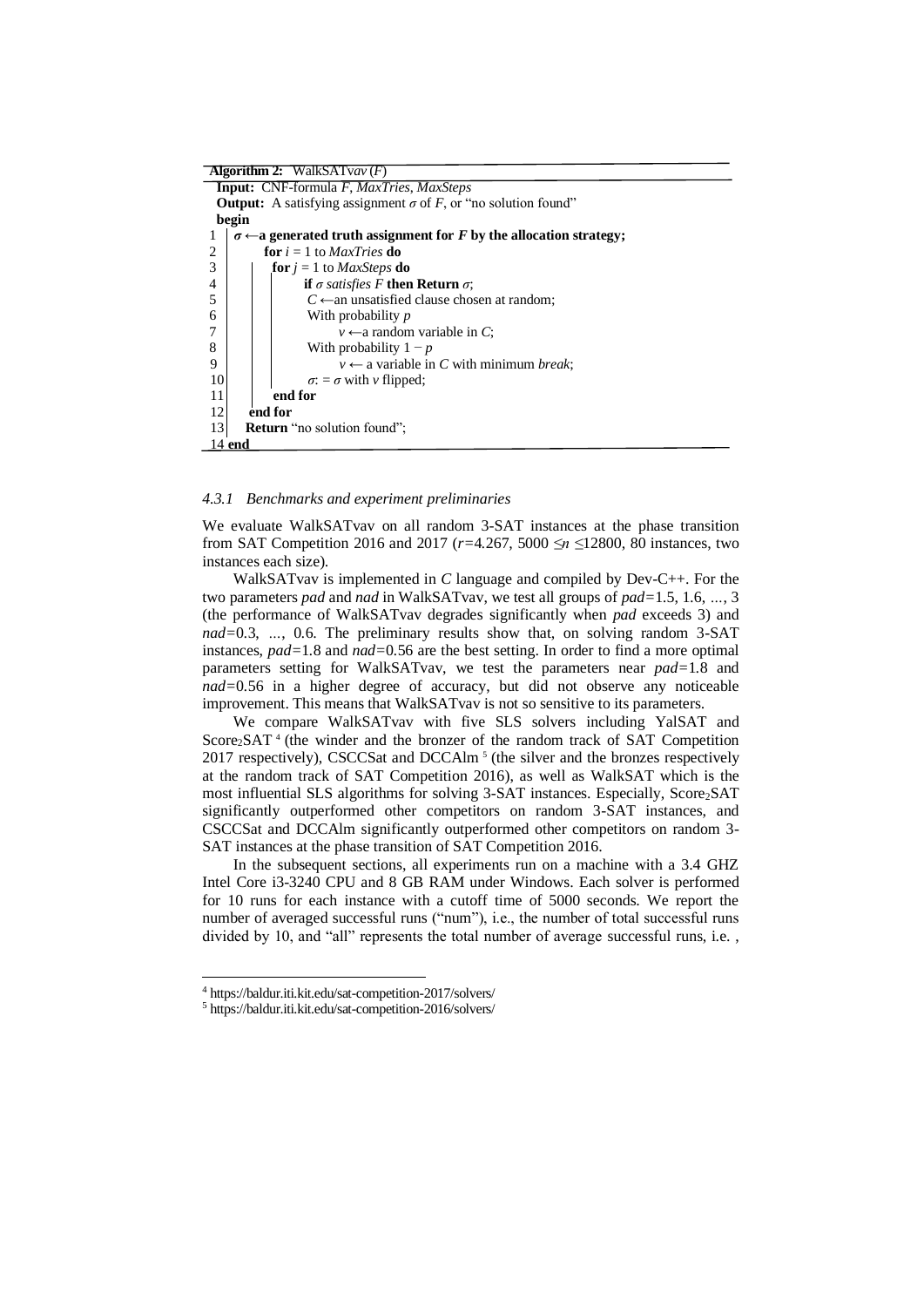the sum of "num", as well as the success rate ("suc rate"), i.e. , the number of successful runs divided by the number of total runs.

## *4.3.2 Comparing WalkSATvav with the state-of-the art SLS solvers on random 3- SAT instances at the phase transition*

For the 80 instances from random track of SAT Competition 2016 and 2017, Table 2 and Table 3 only show some instances which can be solved by these algorithms mentioned in this paper. However, other instances that are not shown in Table 2 or Table 3 cannot be solved by the algorithms mentioned in this paper.

Table 2 summarizes the performance of WalkSATvav on the random 3-SAT at the phase transition from SAT Competition 2017. The experimental results show that WalkSATvav significantly outperforms the above five SLS solvers on these instances. In particular, WalkSATvav solves **2** instances more than WalkSAT, 5 instances more than YalSAT on the 3-SAT instances with *r*=4.267. A well-known hardest distribution of SAT instances is at the phase transition [Xu, 2012]. Thus, although one instance of solving success is increased, it is enough to show the better performance

| Instance          | YalSAT   | Score <sub>2</sub> SAT | CSCCSat  | <b>DCCAlm</b> | WalkSAT      | WalkSATvav |
|-------------------|----------|------------------------|----------|---------------|--------------|------------|
| Class             | num      | num                    | num      | num           | num          | num        |
| v5400             |          |                        |          |               |              |            |
| v <sub>6400</sub> | $\Omega$ | $\Omega$               | $\Omega$ | $\Omega$      | $\Omega$     |            |
| v7400             |          |                        |          |               |              |            |
| v7600             | $\Omega$ | $\Omega$               | $\Omega$ |               |              |            |
| v8000             |          | $\Omega$               |          | $\Omega$      |              |            |
| v8200             |          |                        |          |               |              |            |
| v9400             | $\Omega$ | $\Omega$               | $\Omega$ | $\Omega$      |              |            |
| v9600             |          |                        |          |               |              |            |
| v10200            | $\Omega$ | $\theta$               | $\Omega$ | $\theta$      |              |            |
| v11000            |          |                        |          |               |              |            |
| v11200            |          |                        |          |               |              |            |
| v11600            | $\Omega$ |                        |          |               | $\mathbf{0}$ |            |
| All               | 7        | 7                      | 8        | 8             | 10           | 12         |
| suc rate          | 17.5%    | 17.5%                  | 20%      | 20%           | 25%          | 30%        |

*Table 2: Experimental results on the 3-SAT benchmark based on 10 runs for each instance, with a cutoff time of 5000s. Instances are at the phase transition from SAT Competition 2017.*

| Instance<br>Class | YalSAT<br>num | Score2SAT<br>num | <b>CSCCSat</b><br>num | <b>DCCAlm</b><br>num | WalkSAT<br>num | WalkSATvav<br>num |
|-------------------|---------------|------------------|-----------------------|----------------------|----------------|-------------------|
| v5800             |               |                  |                       |                      |                |                   |
| v9000             |               |                  |                       |                      |                |                   |
| All               |               |                  |                       |                      |                |                   |
| suc rate          | 2.5%          | 2.5%             | 2.5%                  | 2.5%                 | 5%             | 5%                |

*Table 3: Experimental results on the 3-SAT benchmark based on 10 runs for each instance, with a cutoff time of 5000s. Instances are at the phase transition from SAT Competition 2016.*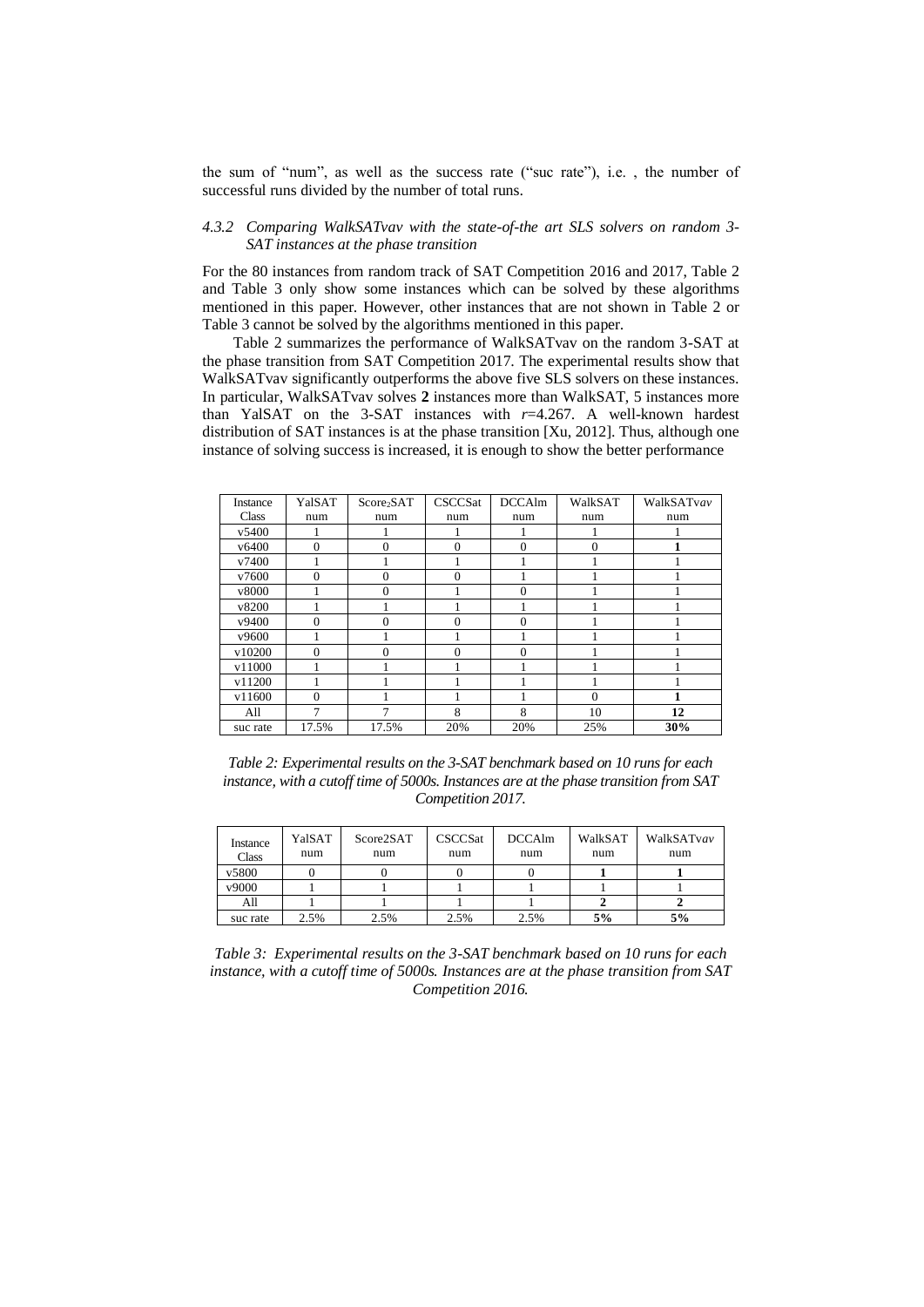

*Figure 1: Comparing averaged CPU time distributions for SAT solvers in the random track of SAT Competition 2017 on random 3-SAT instances at the phase transition, where the cutoff time is 5000 s.*

of WalkSATvav. Moreover, the good performance of WalkSATvav on the SAT Competition 2017 is clearly illustrated by Figure 1, which summarizes the run time distributions of the solvers on this benchmark.

## **5 Improving WalkSATvav Algorithm on Random 3-SAT**

Section 4 above shows the good performance of WalkSATvav on random 3-SAT at the phase transition. However, the performance of WalkSATvav degrades on the 3-SAT instances greater than the phase transition ratio, e.g., WalkSATvav is worse than other state-of-the-art SLS solvers such as YalSAT and Score<sub>2</sub>SAT, which are the top three solvers in the satisfiable random category of SAT Competition 2017.

Although the allocation strategy shows its effectiveness in the local search algorithms for solving random 3-SAT instances at the phase transition, it is still in its infancy. We consider the allocation strategy on random 3-SAT instances is too greedy for variable allocation value. The initial assignment largely determines the direction of the search. If an initial assignment is generated according to the allocation strategy, the restart strategy will occur when the number of flipping exceeds the search step limit in WalkSATvav, i.e., WalkSATvav would restart to obtain a new initial assignment based on the allocation strategy, and then to find an optimal solution. Since the allocation strategy is too greedy, WalkSATvav may result in a new initial assignment by restarting. However, the differences between the new initial assignment and the previous initial assignment may be small and even equal. Thus, WalkSATvav may perform the same search process as the previous one after restarting strategy activates. Especially, WalkSATvav could fall into a cycle, and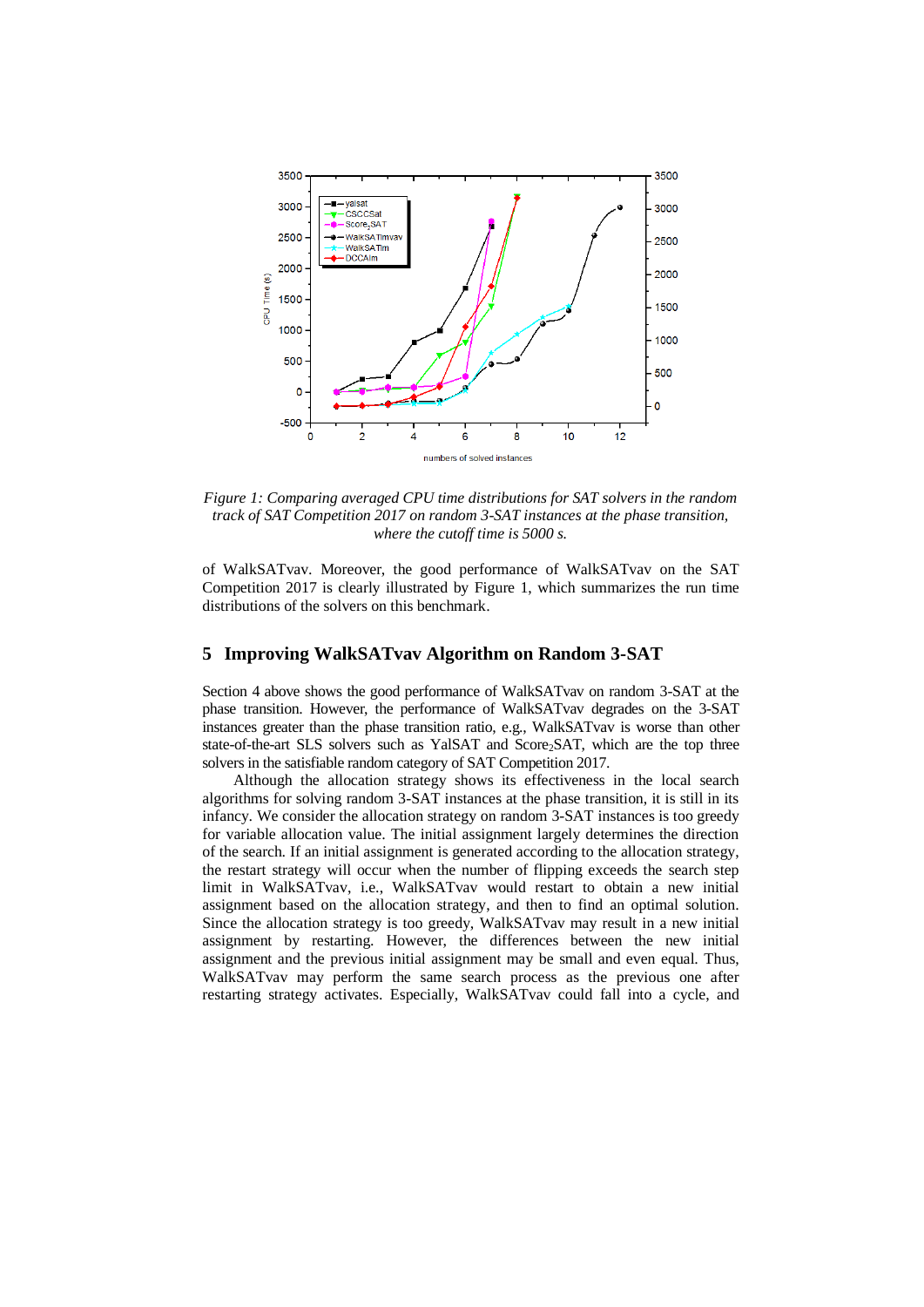waste a lot of time in a certain extent. Thus, this lack of differentiation is a serious disadvantage for WalkSATvav in our opinion.

To overcome this drawback, we combine the improved GA (the GA using the allocation strategy) with the improved ACA (detailed in Section 5.1 below) that has global search capabilities in order to improve WalkSATvav further. According to the advantages and disadvantages of both GA and ACA, we make full use of their advantages in this work so that they can complement each other. The improved GA is used to generate the pheromone distribution for the subsequent improved ACA, which is then used to generate the suboptimal solution as the initial assignment of WalkSAT to guide the future search, which plays an important role in the whole search process. It is worth noting that in the improvement process, the allocation strategy is utilized to the GA instead of WalkSAT.

#### **5.1 Improved ACA**

Considering an example of a formula: assume that the number of variables is  $n$  and the number of clauses is *m*. Suppose the variable set is  $X_n = \{x_1, x_2, ..., x_n\}$  and the clause set is  $C_m = \{c_1, c_2, \ldots, c_m\}$ . Construct a structure diagram as shown in Figure 2. There are two types of values for each variable  $x_i$ ,  $i \in \{1, 2, ..., n\}$ , i.e. 0 or 1, and the There are two types of values for each variable  $x_i$ ,  $i \in \{1, 2, ..., n\}$ , i.e. 0 or 1, and the structure diagram has  $2 * n$  edges  $\{(x_i, x_{i+1})^1, (x_i, x_{i+1})^0 | i \in \{1, 2, ..., n\}\}\$ .  $(x_i, x_{i+1})^1$ indicates that the assignment of the variable  $x_i$  takes 1, and  $(x_i, x_{i+1})^2$  means that the assignment of the variable  $x_i$  takes 0. An ant needs to travel *n* edges to get a set of assignments [Fu, 2018b].



*Figure* 2*: n variables structure diagram.*

#### *5.1.1 Edge selection rules*

In the search process, the ants calculate the transition probability based on the amount of information of each path. Then the ant goes from vertex  $x_i$  to vertex  $x_{i+1}$ ,  $i \in \{1,$ 2, ..., *n*}. There are two paths: 0 and 1, and the probability of  $x_i$  taking 0 or 1 is the

following two formulas respectively:  
\n5-1) 
$$
P(x_i)^1 = \frac{(\tau_{x_i}^1)^a * (\eta_{x_i}^1)^{\beta}}{(\tau_{x_i}^1)^a * (\eta_{x_i}^1)^{\beta} + (\tau_{x_i}^0)^a * (\eta_{x_i}^0)^{\beta}};
$$
\n5-2) 
$$
P(x_i)^0 = \frac{(\tau_{x_i}^0)^a * (\eta_{x_i}^0)^{\beta}}{(\tau_{x_i}^1)^a * (\eta_{x_i}^1)^{\beta} + (\tau_{x_i}^0)^a * (\eta_{x_i}^0)^{\beta}}.
$$

When the ACA runs, it calculates the probability value according to Eqs. 5-1) and 5-2), and then chooses an edge according to the roulette rules. In Eqs. 5-1) and 5-2),  $\alpha$  is a heuristic factor of pheromone, and *β* is the expected heuristic factor, and *α* and *β* reflect the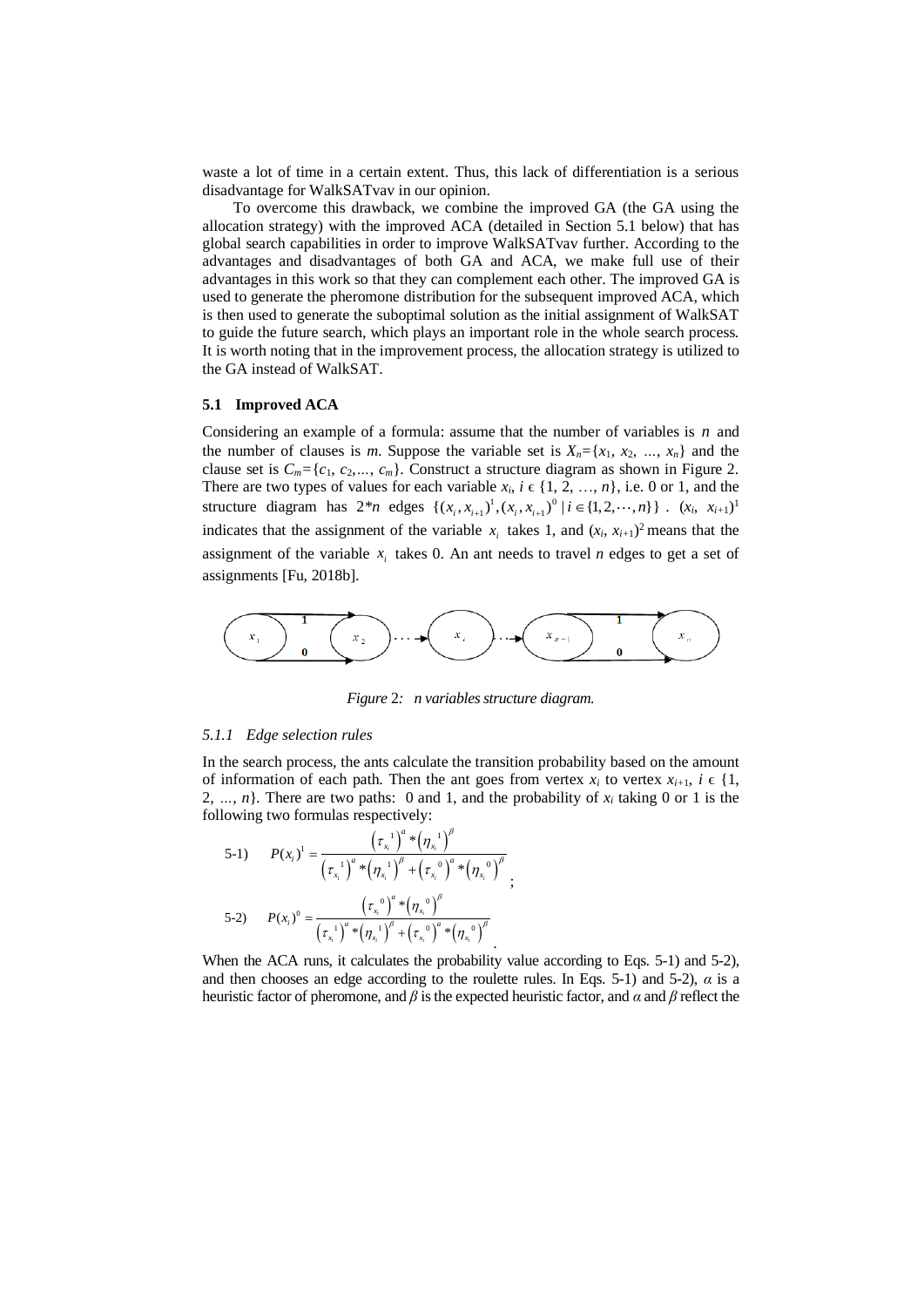relative importance of the information accumulated in the process of the ant colony algorithm and the heuristic information in the ant selection path, respectively. Here  $\tau_{\rm r}^{-1}$  $\tau_{x_i}$ <sup>1</sup> is the pheromone value of  $x_i$ , and  $\tau_{x_i}$ <sup>0</sup>  $\tau_{x_i}^0$  is the pheromone value of  $-x_i$ , and  $\eta_{x_i}^1$  $\eta_{x_i}$ <sup>1</sup> is the heuristic information value of  $x_i$ , and  $\eta_{x_i}$ <sup>0</sup>  $\eta_{x_i}^0$  is the heuristic information value of  $-x_i$ .

#### *5.1.2 Pheromone update rules*

As discussed in Section 3, we know that the disadvantage of GA is that it is not enough to make use of the feedback information, and the disadvantage of ACA is the lack of initial pheromone and low efficiency. Thus, we perform the improved GA, and then activate the ACA to select an individual with the maximum fitness value in THE restricted populations by the improved GA, i.e., a set of assignments with the maximal fitness value become the initial information of ACA.

Suppose that the suboptimal individual obtained by the improved GA is *X*, we regard it as an ant *X*. If *X* has traversed *n* edges from  $x_1$  to  $x_n$ , *X* starts to initialize information according to the following two equations 5-3) and 5-4). Then ACA selects an ant *X<sup>m</sup>* with the maximal fitness value, after each ant gets a set of assignments. Finally, the ant *X<sup>m</sup>* updates the information according to the following two equations 5-5) and 5-6):<br>  $5-3$ ,  $\tau^{-1} = \frac{(m-f(X))/f(X)}{(x_1, x_{i+1})}$ 

5-3) 
$$
\tau_{x_i}^{-1} = \begin{cases} (m - f(X))/f(X) , (x_i, x_{i+1})^1 \\ f(X)/m , (x_i, x_{i+1})^0 ; \end{cases}
$$
  
\n5-4) 
$$
\tau_{x_i}^{-0} = \begin{cases} f(X)/m , (x_i, x_{i+1})^1 \\ (m - f(X))/f(X) , (x_i, x_{i+1})^0 ; \end{cases}
$$
  
\n5-5) 
$$
\tau_{x_i}^{-1} = \begin{cases} \tau_{x_i}^{-1} * (1-p) + Q/f(X_m) , (x_i, x_{i+1})^1 \\ \tau_{x_i}^{-1} * (1-p) , (x_i, x_{i+1})^0 ; \end{cases}
$$
  
\n5-6) 
$$
\tau_{x_i}^{-0} = \begin{cases} \tau_{x_i}^{-0} * (1-p) + Q/f(X_m) , (x_i, x_{i+1})^0 \\ \tau_{x_i}^{-0} * (1-p) , (x_i, x_{i+1})^1 \end{cases}
$$

where *p* is the pheromone residue factor,  $p \in [0, 1]$ . If  $\tau_{n}^{-1}$  $\tau_{x_i}^1$  or  $\tau_{x_i}^0$  $\tau_{x_i}^0$  exceeds the maximal pheromone  $t_{\text{max}}$ , then  $\tau_{x_i}^{-1} = t_{\text{max}}$  or  $\tau_{x_i}^{-0} = t_{\text{max}}$ ; if  $\tau_{x_i}^{-1}$  $\tau_{x_i}^1$  or  $\tau_{x_i}^0$  $\tau_{x_i}^0$  is less than the minimal pheromone  $t_{\min}$ , then  $\tau_{x_i}^{-1} = t_{\min}$  or  $\tau_{x_i}^{-0} = t_{\min}$ . After each pheromone updates, ACA sets the pheromone between the maximal pheromone value  $t_{\text{max}}$  and the minimal pheromone value  $t_{\text{min}}$  .  $Q$  is a constant related to the pheromone quantity released by ants.

;

#### *5.1.3 Heuristic update rules*

The heuristic information reflects the degree of inspiration of adjacent two variables, and the values of heuristic information obtained by the GA are not changed in the whole operation of ACA. The heuristic information of a variable  $x_i \in X_n$  is given as follows, where  $p_{x_i}$  and  $n_{x_i}$  are described in Section 2.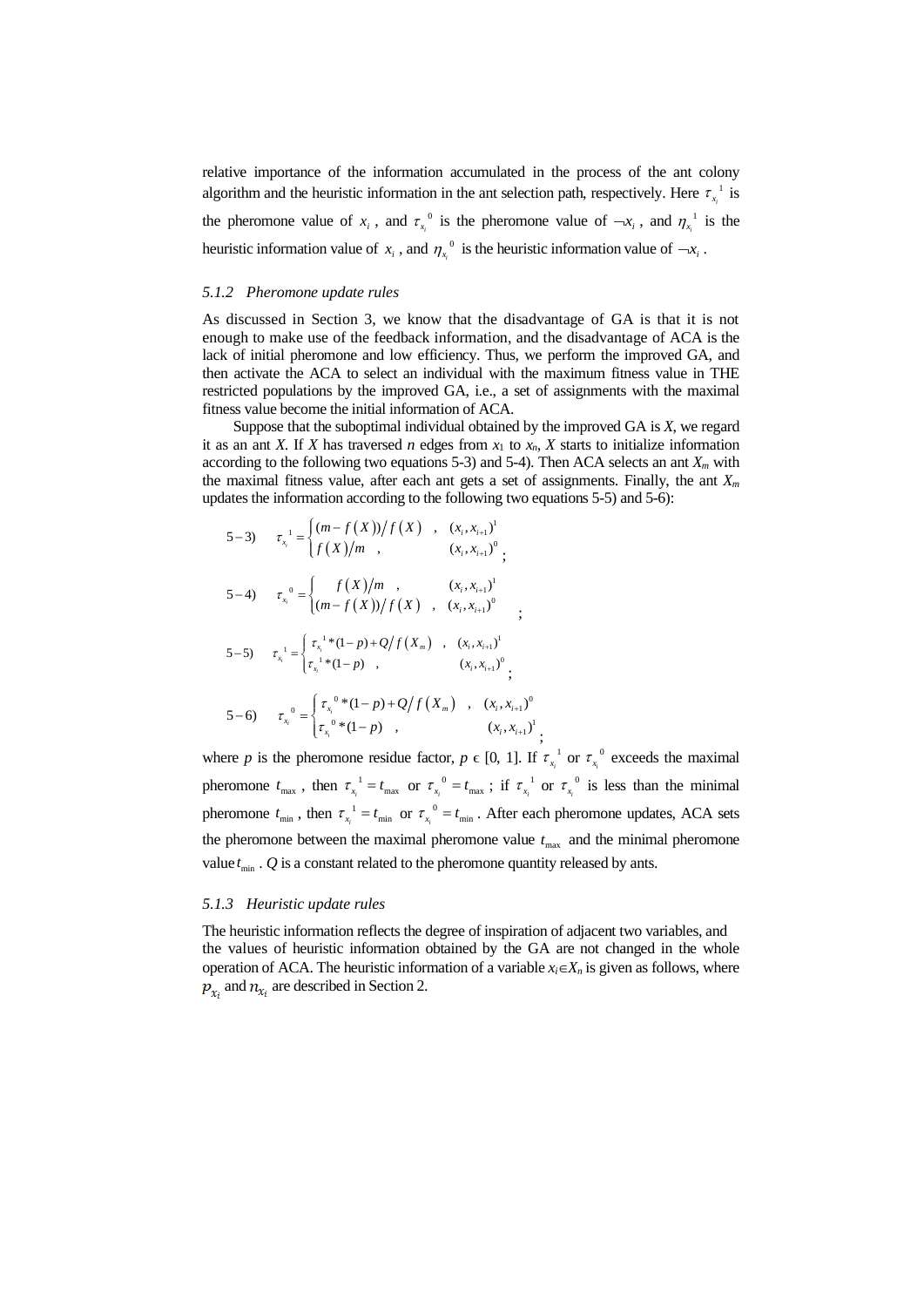$$
5-7) \t \eta_{x_i}^{-1} = \frac{p_{x_i}}{p_{x_i} + n_{x_i}}, \eta_{x_i}^{-0} = \frac{n_{x_i}}{p_{x_i} + n_{x_i}}.
$$

## *5.1.4 Improved ACA*

All formulas from Eqs. 5-3) to Eqs. 5-7) are proposed based on the characteristics of random 3-SAT problem greater than the phase transition ratio. A new variable assignment heuristic strategy (*varassign*) named *IAS* is introduced in the ACA. The pseudo-code of *IAS* is given in Algorithm 3 below. The improved ACA applies crossover operation and mutation operation like the GA, where *maxGenerations* represents the maximum limit of evolutionary generation.

| <b>Algorithm 3:</b> varassign-heuristic IAS                                                          |  |  |  |  |  |  |  |
|------------------------------------------------------------------------------------------------------|--|--|--|--|--|--|--|
| <b>Input:</b> CNF-formula F, maxAnts= $n/2$ , maxGenerations, $\alpha$ , $\beta$ , $p$ , Q           |  |  |  |  |  |  |  |
| <b>Output</b> : A satisfying assignment $\sigma$ of F, or "Ultimately the best assignment $\sigma$ " |  |  |  |  |  |  |  |
| begin                                                                                                |  |  |  |  |  |  |  |
| $\sigma$ : = a better truth assignment generated by GA;<br>1                                         |  |  |  |  |  |  |  |
| Initialize heuristic information;<br>2                                                               |  |  |  |  |  |  |  |
| 3<br>Initialize pheromone by $\sigma$ ;                                                              |  |  |  |  |  |  |  |
| 4<br>for step : $= 1$ to max Generations do                                                          |  |  |  |  |  |  |  |
| 5<br>Calculates the transition probability;                                                          |  |  |  |  |  |  |  |
| 6<br>for step : $= 1$ to max Ants do                                                                 |  |  |  |  |  |  |  |
| 7<br>$P$ : = Get a new truth assignment $\sigma$ by roulette rules according to                      |  |  |  |  |  |  |  |
| transition probability;                                                                              |  |  |  |  |  |  |  |
| if $\sigma$ satisfies F then return $\sigma$ ;<br>8                                                  |  |  |  |  |  |  |  |
| 9<br>end for                                                                                         |  |  |  |  |  |  |  |
| 10<br>$P_1 \leftarrow$ Crossover operation on P;                                                     |  |  |  |  |  |  |  |
| $P_2 \leftarrow$ <b>Mutate operation</b> on $P_1$ ;<br>11                                            |  |  |  |  |  |  |  |
| 12<br>for step : $= 1$ to max Ants do                                                                |  |  |  |  |  |  |  |
| 13<br>if $\sigma \in P_2$ satisfies F then return $\sigma$ ;                                         |  |  |  |  |  |  |  |
| 14<br>end for                                                                                        |  |  |  |  |  |  |  |
| 15<br>Update pheromone;                                                                              |  |  |  |  |  |  |  |
| end for<br>16                                                                                        |  |  |  |  |  |  |  |
| 17<br>Find the ant $\sigma$ with the greatest fitness;                                               |  |  |  |  |  |  |  |
| 18<br><b>return</b> "Ultimately the best assignment $\sigma$ ";                                      |  |  |  |  |  |  |  |
| 19 <b>end</b>                                                                                        |  |  |  |  |  |  |  |

### **5.2 WalkSATga Algorithm**

We employ the improved GA and the improved ACA as detailed above into WalkSATvav, resulting in a new algorithm called WalkSATga, which integrates the global search algorithm with some local search strategies. The pseudo-code of WalkSATga algorithm is outlined in Algorithm 4 below.

WalkSATga utilizes two global search schemes including the improved GA and the improved ACA. It is different from the WalkSATvav algorithm which is only based on the local search. Firstly, WalkSATga algorithm utilizes the improved GA to obtain an optimal assignment which serves as an initial pheromone of *IAS*, and then *IAS* is executed to get a suboptimal assignment which serves as an initial assignment of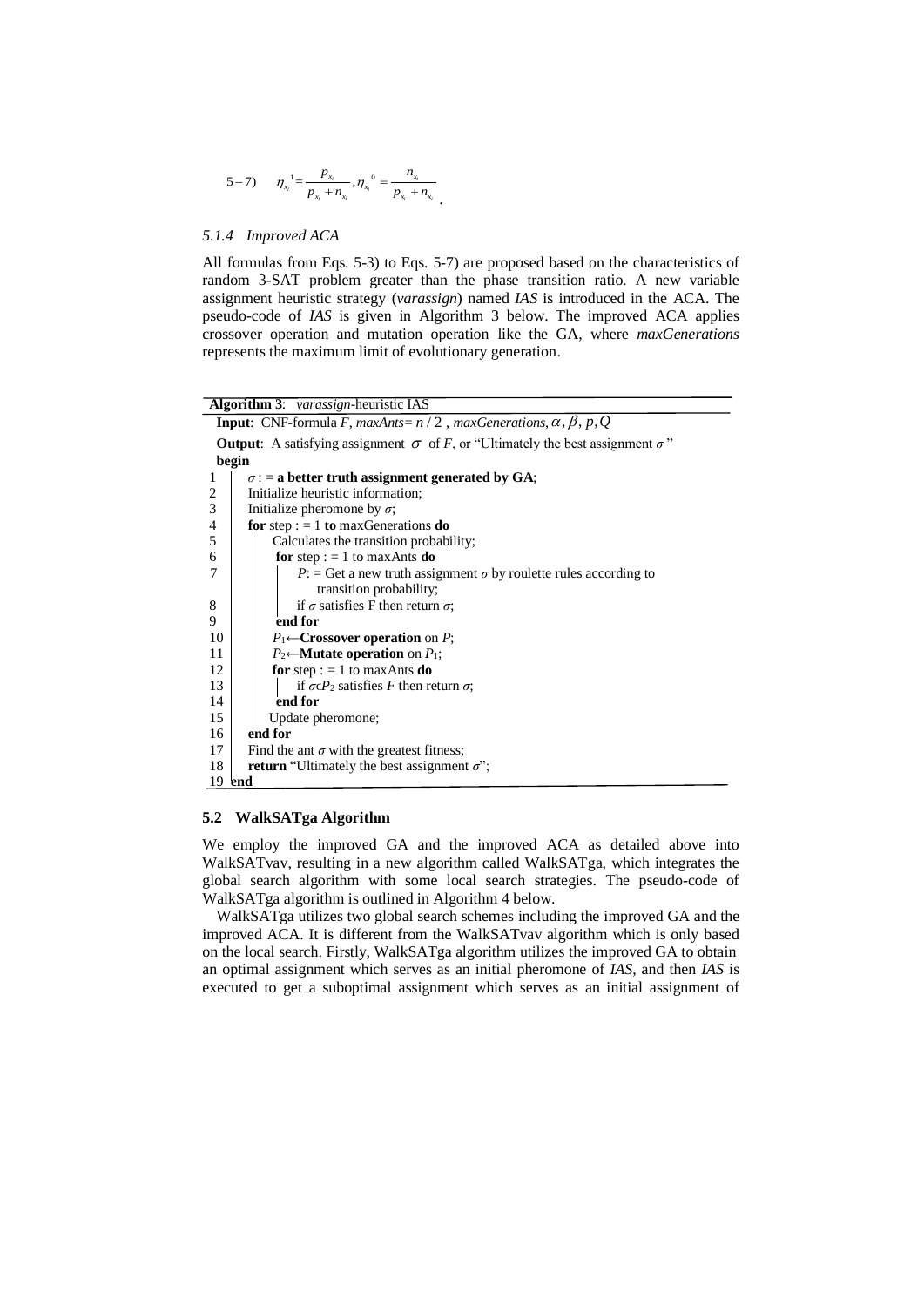WalkSAT. This initial assignment determines the search direction of WalkSAT. The simply flow chart of WalkSATga is given in Figure 3 below.

**Algorithm 4:** WalkSATga(*F*) **Input**: CNF-formula *F* , *MaxTries*, *MaxSteps* **Output:** A satisfying assignment  $\sigma$  of *F*, or "no solution found" **begin**  $1$  **for**  $i = 1$  to *MaxTries* **do** 2 *σ***: = <b>a** better truth assignment generated by GA;<br> **if**  $\sigma$  satisfies F then Return  $\sigma$ ; **if**  $\sigma$  *satisfies* F **then Return**  $\sigma$ ;  $\sigma$  : = a suboptimal truth assignment generated by *varassign*-heuristic IAS; 5 **if** *σ satisfies F* **then Return** *σ*; 6 **for**  $j = 1$  to *MaxSteps* **do**  $7 \mid \cdot \cdot \cdot \cdot \cdot$  *C*  $\leftarrow$  an unsatisfied clause chosen at random; 8 With probability *p* 9  $v \leftarrow$ a random variable in *C*;<br>10 With probability  $1 - p$ With probability  $1 - p$ 11 *v*  $\leftarrow$  a variable in *C* with the minimum *break*;  $12$  Flip *v* in  $\sigma$ ; 13 **if**  $\sigma$  *satisfies* F **then Return**  $\sigma$ ;<br>14 **end for** end for 15 **end for** 16 **Return** "no solution found"; 17 **end**



*Figure* 3*. Flow chart of WalkSATga*

Since GA and ACA are not suitable for solving large SAT problem, we call WalkSATga for solving small SAT problem; otherwise, we call WalkSAT for solving SAT problem.

WalkSATga algorithm has two important advantages: it makes full use of the advantages of GA and ACA, and also employ the advantages of both local search and global search.

## **5.3 Evaluations of WalkSATga Algorithm**

#### *5.3.1 Benchmarks and experiment preliminaries*

To evaluate WalkSATga, we set up the following three benchmarks:

- 1. **3-SAT** *r***=4.3**: 40 hard random 3-SAT instances with *r*=4.3 from SAT Competition 2017 (400  $\leq n \leq 540$ , 5 instance each size).
- 2. **3-SAT** *r***=5.5**: all random 3-SAT instances with *r*=5.5 from SAT Competition 2017 (400 ≤*n* ≤540, 5 instance each size, 40 instances in all).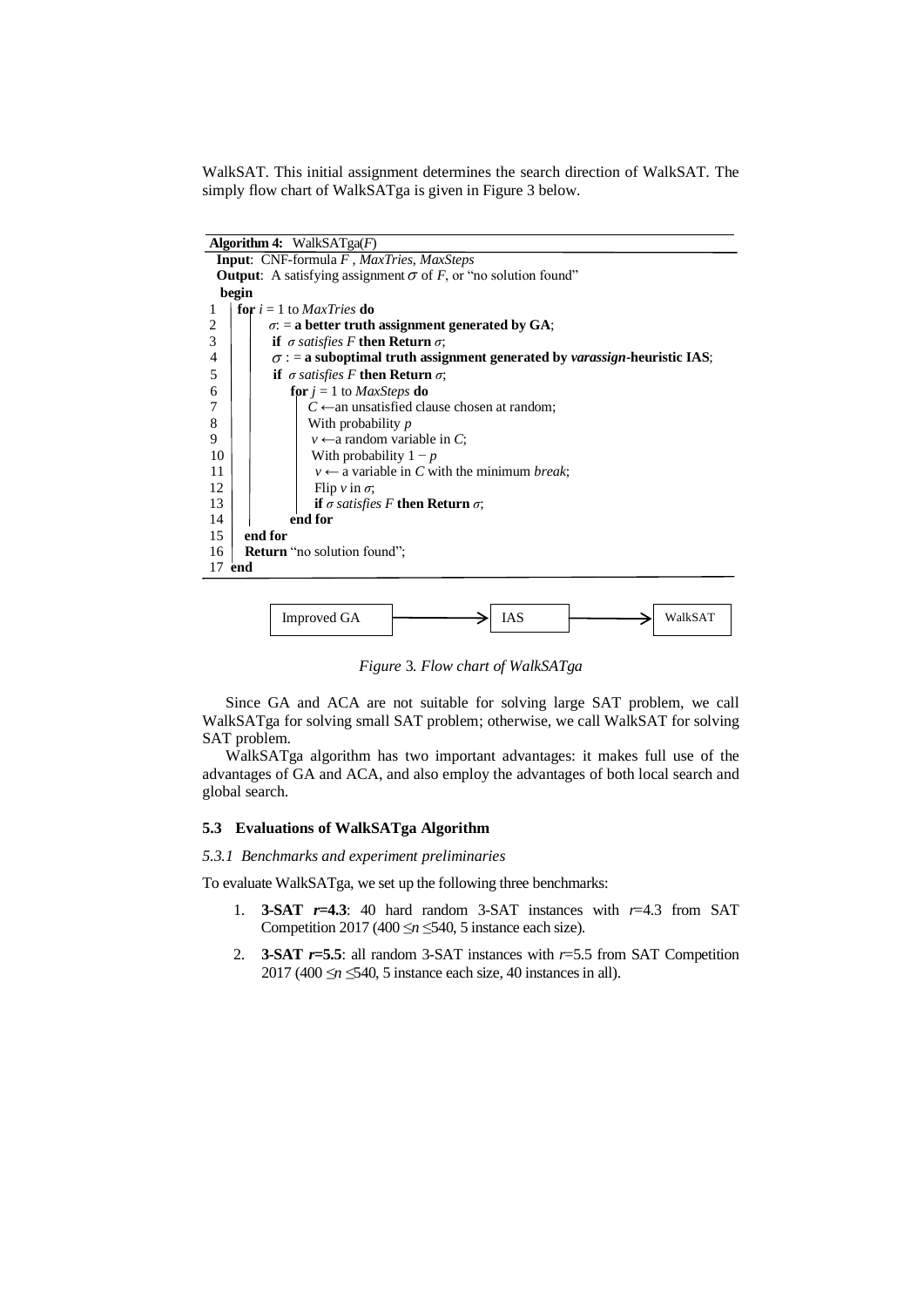### 3. **3-SAT** *r***=4.3**: 500 random generated instances with r=4.3 (200≤*n*≤600 variables, 100 instances each size).

WalkSATga is implemented in *C* and compiled by Dev-C++. For the five parameters in WalkSATga, we test all groups of *maxGenerations=*2, 4,…, 40 (the performance of WalkSATga degrades significantly when maxGenerations exceeds 40), *α=*0.5, 1, …, 5, *β=*0, 1, 2, …, 5, *p=*0.1, 0.2, …, 0.9, and *Q=*1, 2, 5, 10, 15, 20,…, 100 for solving random 3-SAT instances with  $r = 4.3$  from SATLAB library. The experimental results show that the parameters *α*, *p* and *Q* have a very small impact on the algorithm, i.e., when they were set differently, there is no big changes on the success rate of the algorithm, but maxGenerations and  $\beta$  have a great impact on the algorithm, thus, they are the main parameters to be set, and other three parameters (*α*, *p* and *Q*) can be fixed. The group of parameters *maxGenerations*=20, *α*=2, *β*=1, *p*=0.6 and  $Q=5$  is the best for 3-SAT instances with  $r=4.3$ . In order to find a more optimal setting, we tried different setting for *α*, *p* and *Q* with *maxGenerations=*20 and *β=*1 in a higher degree of accuracy but did not observe any noticeable improvement. This means WalkSATga is not so sensitive to those parameters *α*, *p* and *Q*.

We compared WalkSATga with five SLS solvers including YalSAT, Score<sub>2</sub>SAT, CSCCSat, WalkSAT and WalkSATvav. Especially, YalSAT outperforms other competitors on random 3-SAT instances with  $r=4.3$  and  $r=5.5$  for SAT Competition 2017. For the first two benchmarks, each solver performs 10 runs on each instance. For the generated random instances, each solver is performed for one run on each instance. The cut off time of each run is set to 5000 CPU seconds.

## *5.3.1Comparing WalkSATga with well-known SLS solvers on random 3-SAT instances greater than the phase transition ratio*

Tables 4, 5 and 6 summarize the performance of WalkSATga on the random 3-SAT instances greater than the phase transition ratio compared with other well-knowns SLS solvers. The results showed that WalkSATga performs far beyond CSCCSat and WalkSAT on these instances. Compared with WalkSAT and CSCCSat, the "All" increases by **30** respectively. WalkSATvav outperforms WalkSAT for the instances with  $r=4.3$  and  $r=5.5$ . Thus, WalkSATvav works toward the improvement of

| Instance | YalSAT | Score <sub>2</sub> SAT | <b>CSCCSat</b> | WalkSAT | WalkSATvav | WalkSATga |
|----------|--------|------------------------|----------------|---------|------------|-----------|
| class    | num    | num                    | num            | num     | num        | num       |
| v400     |        |                        |                |         |            |           |
| v420     |        |                        | 3              | 3       |            |           |
| v440     |        |                        |                |         |            |           |
| v460     | 5      |                        |                |         | 3          |           |
| v480     |        |                        |                |         |            |           |
| v500     |        |                        |                |         | ◠          |           |
| v520     |        |                        |                | 0       |            |           |
| v540     |        |                        | $\Omega$       | 0       | 2          |           |
| All      | 40     | 40                     | 10             | 10      | 21         | 40        |
| suc rate | 100%   | 100%                   | 25%            | 25%     | 52.5%      | 100%      |

*Table 4: Experimental results on the 3-SAT benchmark with r=4.3 from SAT Competition 2017, based on 10 runs for each instance.*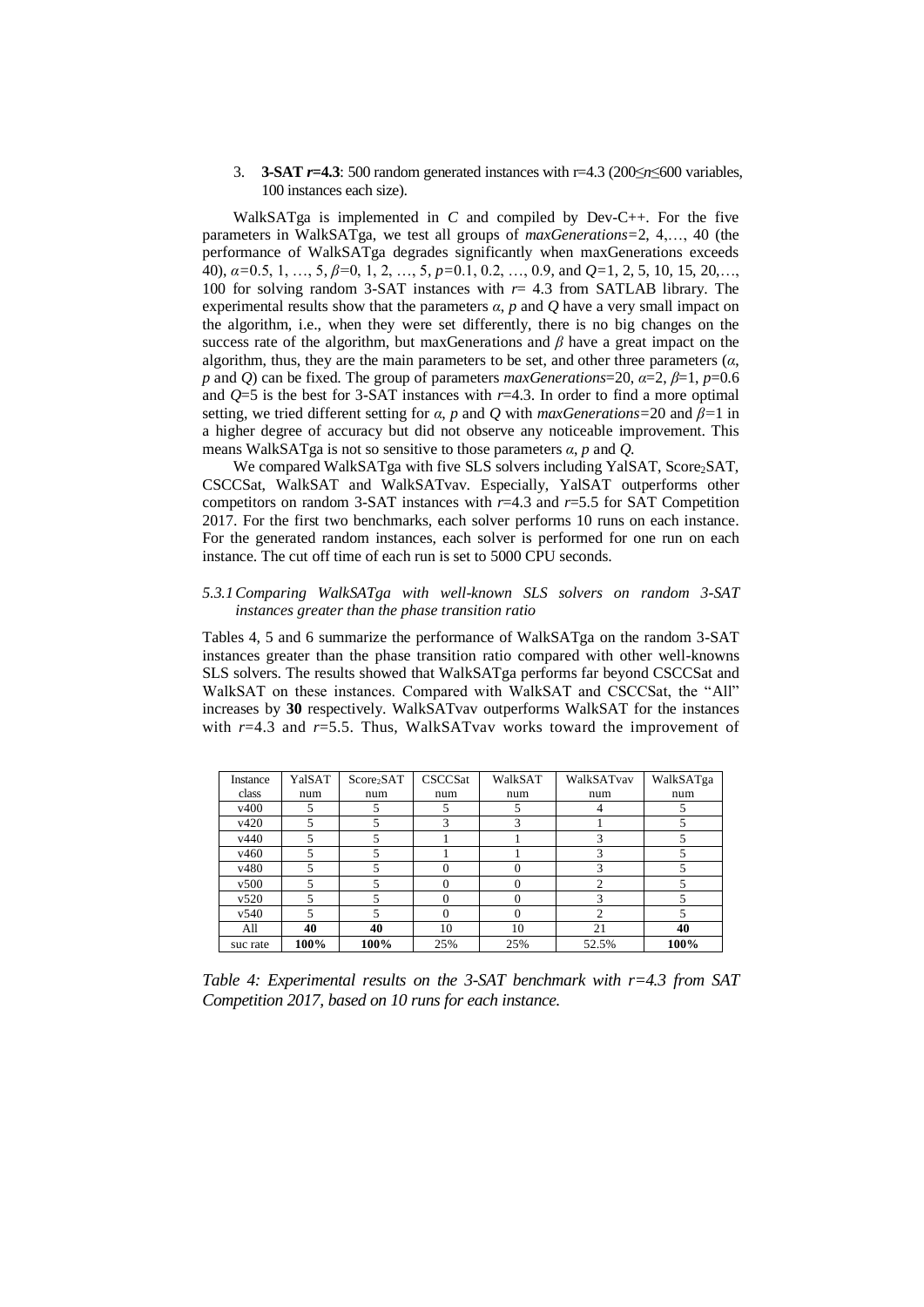| Instance | YalSAT                      | Score <sub>2</sub> SAT      | CSCCSat           | WalkSAT       | WalkSATvav | WalkSATga |
|----------|-----------------------------|-----------------------------|-------------------|---------------|------------|-----------|
| class    | num                         | num                         | num               | num           | num        | num       |
| v400     |                             |                             |                   |               |            |           |
| v420     | 2                           | 2                           |                   |               | ◠          |           |
| v440     |                             |                             | $\mathbf{\Omega}$ |               |            |           |
| v460     |                             |                             | 0                 | $\Omega$      |            |           |
| v480     |                             |                             | 0                 | $\mathcal{L}$ |            |           |
| v500     | $\mathcal{D}_{\mathcal{L}}$ | $\mathcal{D}_{\mathcal{L}}$ | $\mathbf{\Omega}$ | ∩             | ↑          |           |
| v520     |                             |                             | 0                 |               |            |           |
| v540     |                             |                             | 0                 | $\Omega$      |            |           |
| All      | Q                           | $\bf{o}$                    | $\overline{c}$    | ↑             | Q          |           |
| suc rate | 22.5%                       | 22.5%                       | 5%                | 5%            | 22.5%      | 17.5%     |

*Table 5: Experimental results on random 3-SAT based on 100 runs for each instance, with a cutoff time of 5000 s. Instances with r=5.5 are from SAT Competition 2017.*

| Instance | YalSAT | Score <sub>2</sub> SAT | <b>CSCCSat</b> | WalkSAT | WalkSATvav | WalkSATga |
|----------|--------|------------------------|----------------|---------|------------|-----------|
| class    | num    | num                    | num            | num     | num        | num       |
| v200     | 100    | 100                    | 100            | 100     | 100        | 100       |
| v300     | 100    | 100                    | 73             | 72      | 80         | 100       |
| v400     | 100    | 100                    | 25             | 23      | 32         | 100       |
| v500     | 100    | 100                    | 20             |         | 22         | 100       |
| v600     | 100    | 100                    |                |         | 16         | 100       |

*Table 6: Experimental results on the 3-SAT benchmark with r=4.3 from generated instances, based on one run for each instance, with a cutoff time of 5000 s.*

WalkSAT for these instances. However, the performance of WalkSATga is far better than that of WalkSAT and WalkSATvav, which indicates that WalkSATga has improved the success rate of WalkSAT on the instances with  $r=4.3$ . The experimental results show that the proposed heuristics have played a great role in the improvement of WalkSAT. Moreover, WalkSATga is highly competitive with that of YalSAT and Score<sub>2</sub>SAT.

It was noted in Section 3 that the total number of variables satisfying the allocation strategy is different based on different parameters, which have a great impact on the proposed algorithms for solving the SAT problems. Thus, compared to solving random 3-SAT instances with  $r=4.3$ , the success rate for solving random 3-SAT instances with *r*=5.5 is lower. If parameter settings are tuned based on random 3- SAT instances with  $r=$  5.5, the success rate of the solution for the random 3-SAT instances with *r*=5.5 can be further improved.

# **6 WalkSATlg Solver and Results on Random 3-SAT instances for SAT Competition 2017**

As we can clearly see from Section 4 and Section 5 that WalkSATvav and WalkSATga have their own advantages, this section presents a new SAT solver called WalkSATlg, which is a combination of WalkSATvav and WalkSATga, along with experimental study to evaluate WalkSATlg on random 3-SAT instances at and near the phase transition.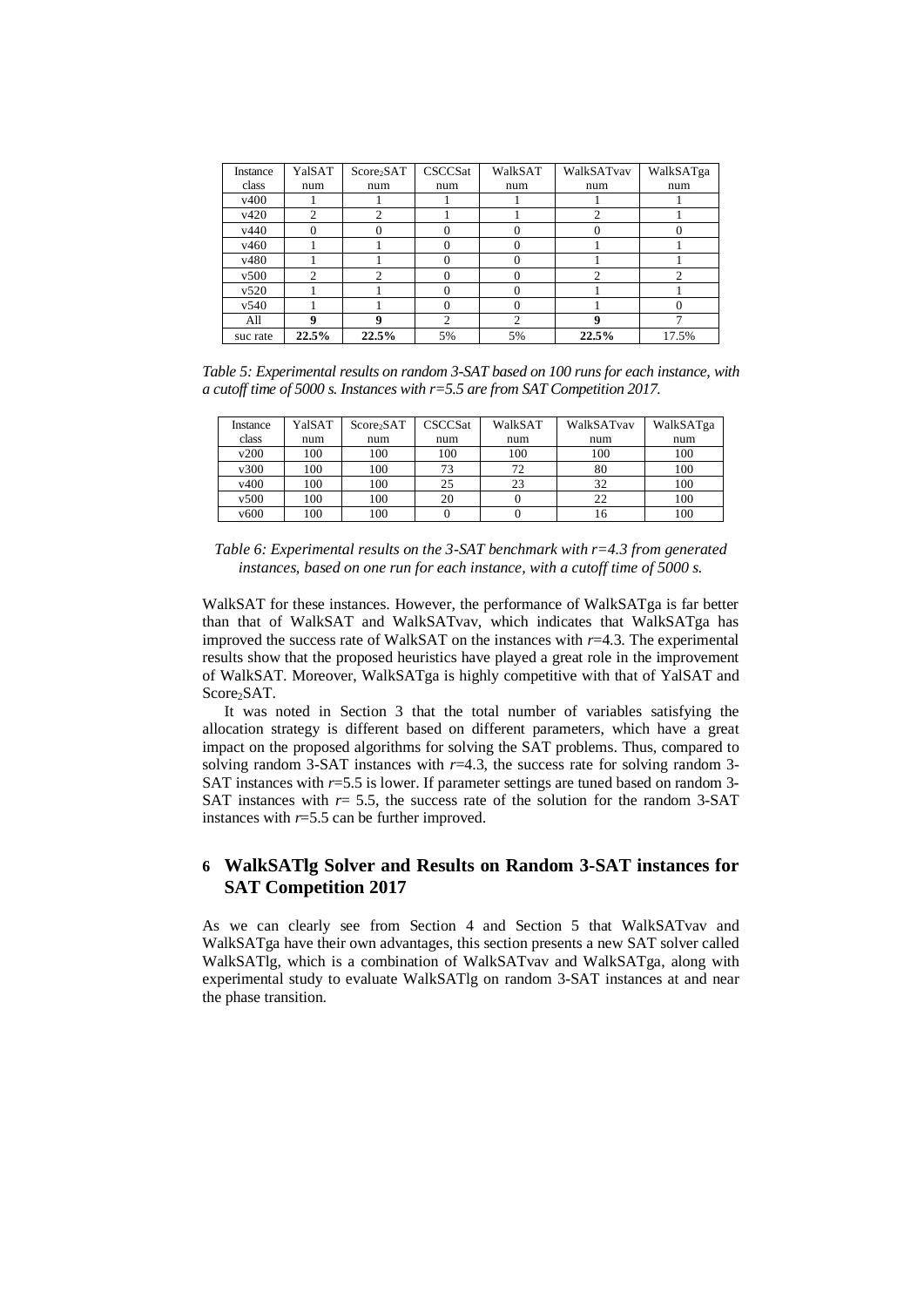#### **6.1 Experimental Result on Random 3-SAT instances**

The SAT Competition in 2017 is a competitive event for SAT solvers. All random 3- SAT instances (180 instances) from SAT Competition 2017 are generated randomly. In this subsection, we carry out experiments to evaluate the performance of WalkSATlg on random 3-SAT instances with various ratio.

#### *6.1.1 Benchmarks and experiment preliminaries*

To evaluate WalkSATlg, we set up four benchmarks:

- 1. **3-SAT 3.86 ≤** *r* **≤ 4.24:** all 20 random 3-SAT instances with 3.86 ≤ *r* ≤ 4.24 from SAT Competition 2017 (*n=*1000000, one instance each ratio).
- 2. **3-SAT** *r***=4.267:** all 40 random 3-SAT instances with *r*=4.267 from SAT Competition 2017 (*n=*5000, 5200, *...*, 12800, one instance each size).
- 3. **3-SAT** *r***=4.3:** all 40 random 3-SAT instances with *r*=4.3 from SAT Competition 2017 (*n=*400, 420, *...*, 540, 5 instances each size).
- 4. **3-SAT** *r***=5.5**: all 40 random 3-SAT instances with *r*=5.5 from SAT Competition 2017 (*n=*400, 420, *...*, 540, 5 instances each size).

The instances with 5*.*205≤*r*≤5*.*206 for SAT Competition 2017 are too hard for all incomplete solvers so that they are not included in our experiments.

WalkSATlg is implemented in *C* and compiled by Dev-C++. All the parameters are set in the same way as those in Section 4 and Section 5. Firstly, we compare WalkSATlg with five SLS solvers including YalSAT, Score2SAT, CSCCSat, DCCAlm and WalkSAT. Particularly, Score<sub>2</sub>SAT significantly outperformed other competitors on random 3-SAT instances of SAT Competition 2017. Secondly, we compare *AS* [Fu *et al*. 2018a], WalkSATvav, GAGR [Fu *et al*. 2017] and WalkSATga. Each solver performs ten runs on each instance with a cutoff time of 5000 seconds.

#### *6.1.2 Experimental results on random 3-SAT for SAT competition 2017*

Table 7 shows experimental results on the random 3-SAT instances. From Table 7, it is apparent that WalkSATlg dramatically outperforms other solvers. Although WalkSATlg and its competitors solves the same number of instances with  $r$  <4.267 expect for YalSAT, WalkSATlg solves most of instances. Overall, WalkSATlg solves **39** instances more than WalkSAT, **41** instances more than CSCCSat, **7** instances more than YalSAT, 5 instances more than Score<sub>2</sub>SAT, and 4 instances more than DCCAlm, respectively.

It is very competitive for all kinds of algorithms on solving the random 3-SAT instances. Although the YalSAT solver received a gold medal and the Score2SAT won the bronze medal on random track of SAT Competition 2017, it can be seen from Table 7 that Score<sub>2</sub>SAT performs better than YalSAT on random 3-SAT instances. DCCAlm won the bronze award and CSCCSat won the silver award on random track of SAT Competition 2016. However, the performance of the DCCAlm on random 3- SAT instances is better than CSCCSat. Score<sub>2</sub>SAT had the best performance on random 3-SAT instances for SAT competition 2017, and DCCAlm had the best performance on random 3-SAT instances for SAT competition 2016. However, it is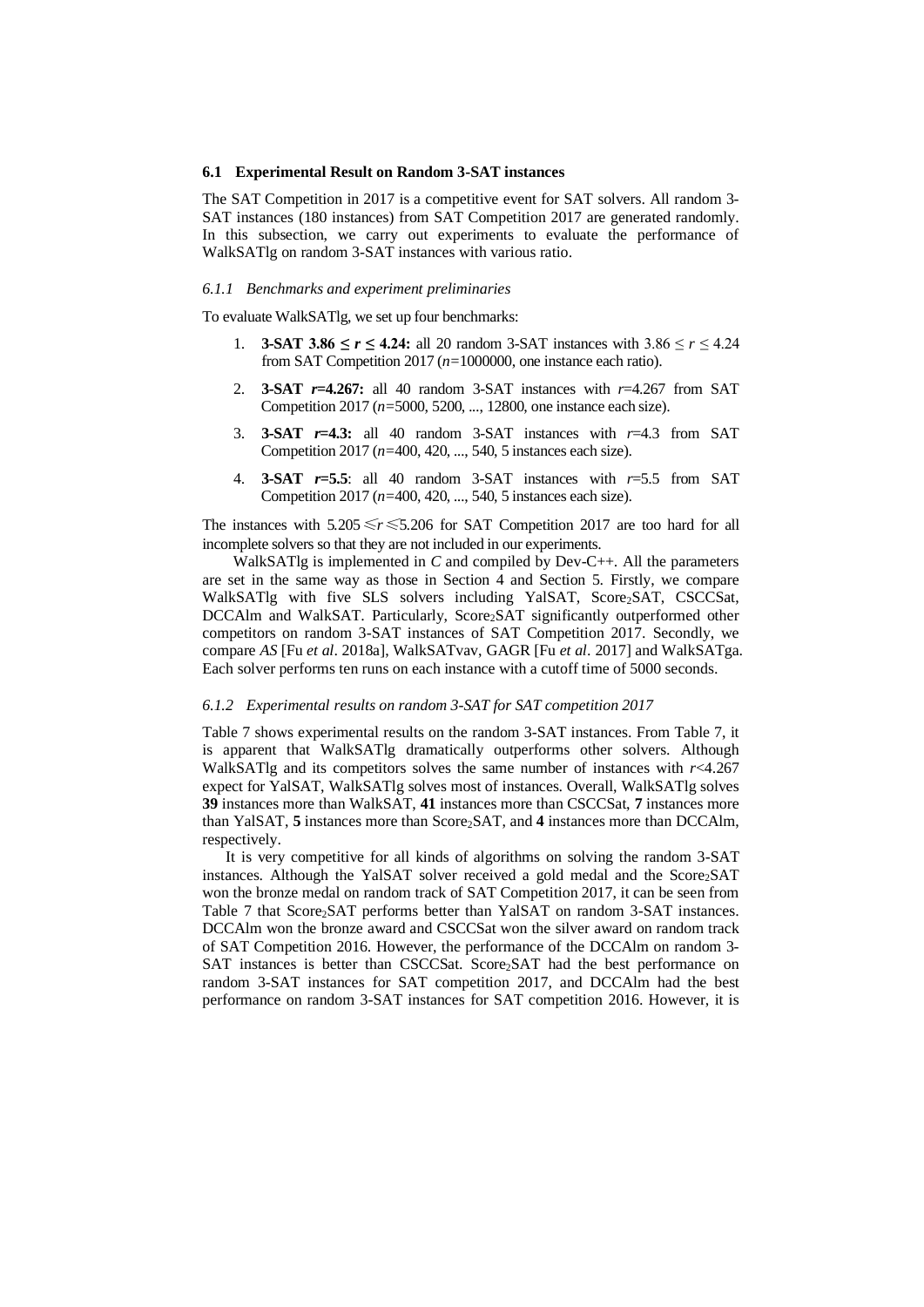worth noting that WalkSATlg significantly outperforms DCCAlm and Score<sub>2</sub>SAT. Therefore, WalkSATlg shows the state-of-the-art performance on random 3-SAT instances.

| Instance<br>class | YalSAT<br>num | Score <sub>2</sub> SAT<br>num | <b>CSCCSat</b><br>num | <b>DCCAlm</b><br>num | WalkSAT<br>num | WalkSATlg<br>num |
|-------------------|---------------|-------------------------------|-----------------------|----------------------|----------------|------------------|
| r<4.267           | 16            | 18                            | 18                    | 18                   | 18             | 18               |
| $r = 4.267$       |               |                               |                       |                      | 10             | 12               |
| $r = 4.3$         | 40            | 40                            | 10                    | 40                   | 10             | 40               |
| $r = 5.5$         |               |                               |                       |                      |                |                  |
| All               | 72            | 74                            | 38                    | 75                   | 40             | 79               |
| suc rate          | 51.4%         | 52.9%                         | 27.1%                 | 53.6%                | 28.6%          | 56.4%            |

*Table 7: Experimental results on random 3-SAT instances based on 10 runs for each instance, with a cut off time of 5000 seconds for SAT Competition 2017*.

| Instance    | AS  | WalkSATvav | GAGR | WalkSATga |
|-------------|-----|------------|------|-----------|
| class       | num | num        | num  | num       |
| r<4.267     |     | 18         |      | 18        |
| $r = 4.267$ |     |            |      | 10        |
| $r = 4.3$   | 14  | 21         |      | 40        |
| $r = 5.5$   |     |            |      |           |
| All         | 14  | 60         |      |           |
| suc rate    | 10% | 42.8%      | 0%   | 55%       |

*Table 8: Experimental results on random 3-SAT instances based on 10 runs for each instance, with a cutoff time of 5000 seconds for SAT Competition 2017.*

According to Table 7 and Table 8, WalkSATlg gives the best performance on random 3-SAT instances. WalkSATlg solves 79 instances; WalkSATga solvers 77 instances, WalkSATvav solves 60 instances; AS solves 14 instances; GAGR solves 0 instances.

## **7 Comparative Discussions**

In this section, we present a discussion compared with some related work to further show and clarify the originality and novelty of the proposed algorithms. More specifically, we discuss the major differences between *AS* [Fu et al. 2018a] and WalkSATvav, as well as the main differences between GAGR [Fu et al. 2017] and WalkSATga.

### **7.1 Main Differences between WalkSATvav and AS**

Although WalkSATvav is related to the *AS* [Fu et al. 2018a], there exist major differences between WalkSATvav and *AS*, which are summarized as below:

**1) Variable selection mechanism:** the WalkSATvav algorithm prefers to select the variable with the minimum *break* to be flipped, i.e., the variable selection of WalkSATvav is based on the WalkSAT algorithm, while the *AS* algorithm uses the general *score* property to choose the variable to be flipped, i.e., the variable selection of *AS* is based on GSAT algorithm.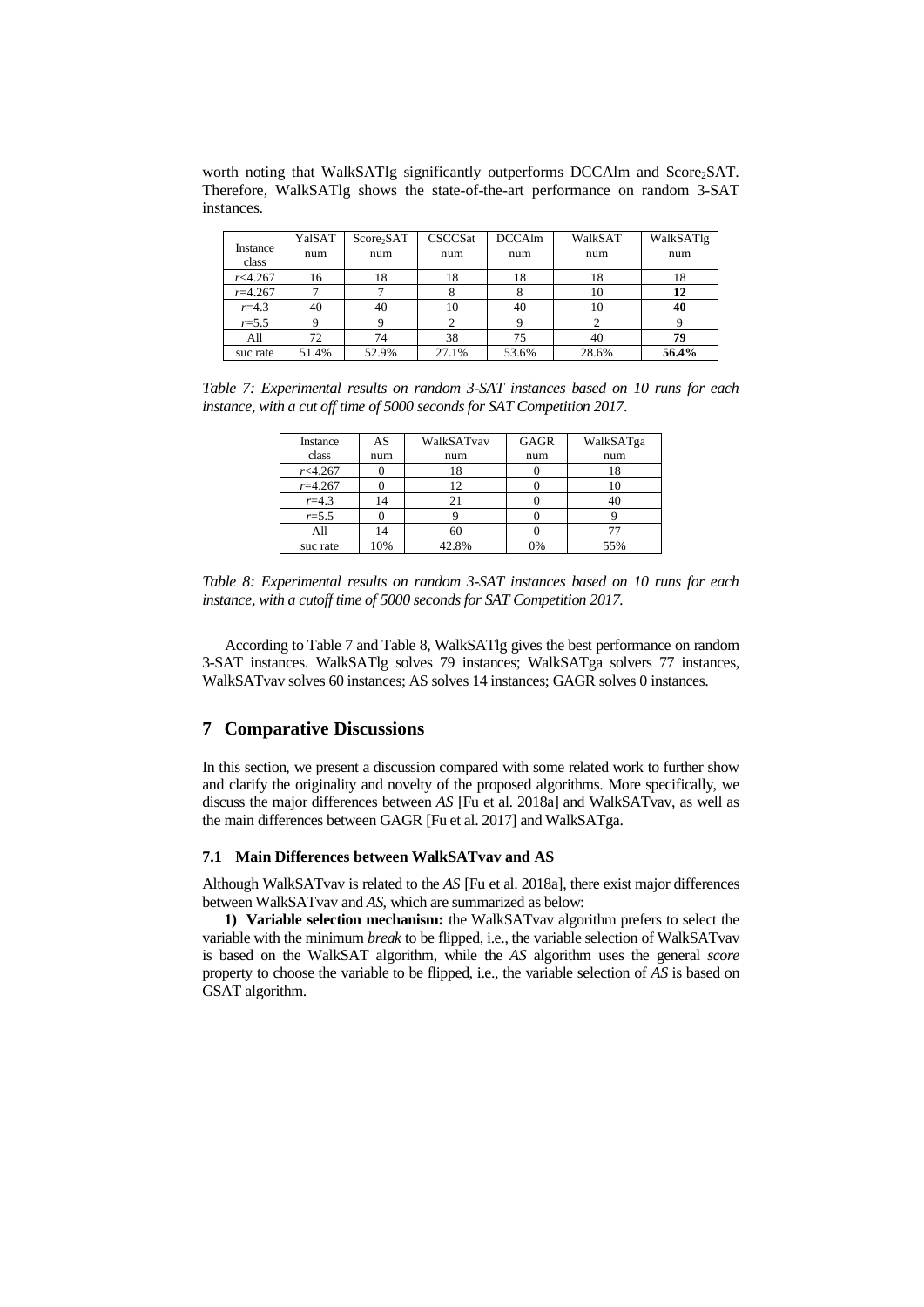**2) Empirical performance on random 3-SAT benchmarks**: as can be clearly seen from the experiments illustrated in Table 8 in Section 6, the WalkSATvav algorithm performs much better than the *AS* algorithm on random 3-SAT benchmarks.

## **7.2 Main Differences between WalkSATga and GAGR**

The main differences between GAGR [Fu et al. 2017] and WalkSATga are summarized below:

**1) Basic framework:** the WalkSATga algorithm is based on the WalkSAT algorithm which has been applied successfully to solving random 3-SAT, while the GAGR algorithm is developed following the *GSAT* algorithm and the *GA* algorithm which is a global search algorithm which is not suitable forsolving large SAT instances.

**2) Initial assignment strategy:** the WalkSATga algorithm utilizes a combination of GAGR and the allocation strategy, as well as the heuristic *IAS* to generate a complete assignment as the initial solution, while the GAGR algorithm does not use the heuristic *IAS* and the allocation strategy, and simply generates an initial assignment based on the *GA* algorithm.

**3) Variable selection mechanism:** the WalkSATga algorithm prefers to select the variable with the minimum *break* to be flipped, i.e., the variable selection of WalkSATga is based on the WalkSAT algorithm, while the GAGR algorithm uses the general *score* property to choose the variable to be flipped, i.e., the variable selection of GAGR is based on the *GSAT* algorithm.

**4) Empirical performance on random 3-SAT benchmarks**: according to the experimental results presented in Table 8 in Section 6, it can be clearly observed that WalkSATga significantly outperforms GAGR on random 3-SAT benchmarks. Since the GAGR algorithm is not suitable for solving large 3-SAT instances, the WalkSATga utilizes WalkSAT framework to solve the large 3-SAT benchmarks.

## **8 Conclusions**

The present work focused on improving the performance of a well-known SLS SAT solver WalkSAT on solving random 3-SAT instances equal to and greater than the phase transition ratio. Three effective algorithms have been proposed respectively for this purpose, namely WalkSATvav, WalkSATga, and WalkSATlg. WalkSATvav applied the idea of the allocation strategy on random 3-SAT instances at the phase transition. WalkSATga further enhanced WalkSATvav to target on random 3-SAT instances greater than the phase transition ratio by combining an improved GA and an improved ACA, while WalkSATlg was an integration of WalkSATga and WalkSATvav to target for all random 3-SAT instances.

The key ideas centralized in the present work was summarized as follows: the allocation strategy was utilized to generate an initial assignment for solving 3-SAT instances, and to guide the trend of optimal assignment in advance, and to accelerate finding the optimal solution. Then the allocation strategy is further adopted by the GA and the ACA, resulting in a new heuristic namely *IAS*. According to *IAS* heuristic, there are two different priorities in the global search while the improved GA and the improved ACA are combined to complement each other and overcome their shortcomings.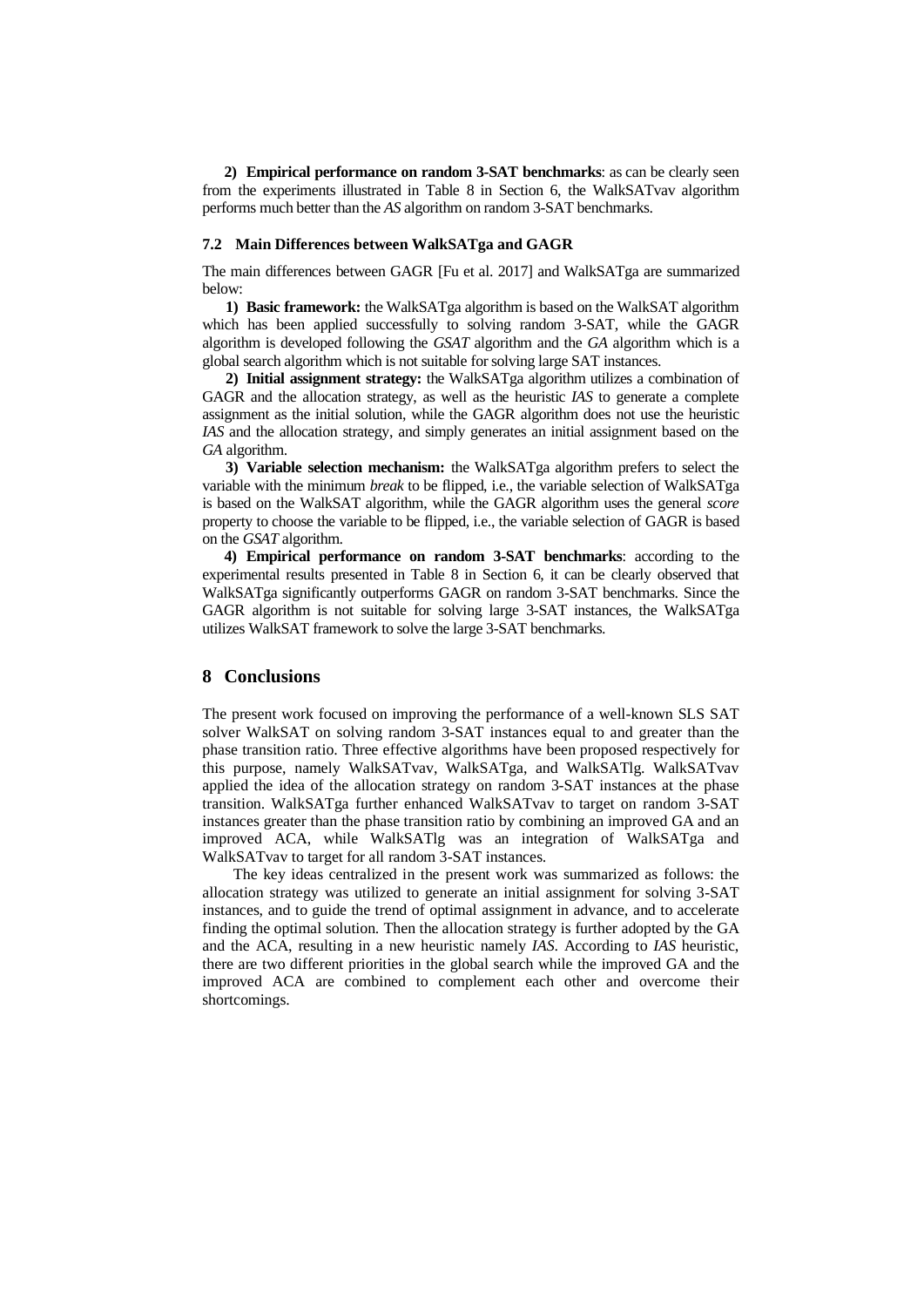The experimental studies on random 3-SAT instances at the phase transition indicated that WalkSATvav outperformed the state-of-the-art SLS solvers YalSAT, Score<sub>2</sub>SAT, CSCCSat, DCCAlm and WalkSAT, where YalSAT and Score<sub>2</sub>SAT were the gold winner and the bronzer on the random track of SAT Competition 2017 respectively, and CSCCSat and DCCAlm won the silver and the bronzer respectively on the random track of SAT Competition 2016. In addition, the experimental studies on random 3-SAT instances greater than the phase transition ratio indicated that the performance of WalkSATga is far better than that of CSCCSat, WalkSAT and WalkSATvav, and WalkSATga is highly competitive with that of YalSAT and Score<sub>2</sub>SAT. Finally, WalkSATlg significantly outperformed the existing SLA algorithms according to the experiments on random 3-SAT instances at and near the phase transition from SAT Competition 2017.

As for the future work, we would like to design ehanced functions on pheromone update and heuristic update. We will then further improve the state-of-the-art SLS algorithms using enhanced functions on random 3-SAT instances. Moreover, we're going to generate extensive random  $3-SAT$  instances with  $r=5.5$  by a random generator, and then the parameters of WalkSATlg are trained to find a set of parameters adapting to such instances. Furthermore, we would like to apply the allocation strategy, the improved GA, as well as the improved ACA to other combinatorial search problems.

#### **Acknowledgements**

This work is supported by the National Natural Science Foundation of China (Grant No.61673320) and the Fundamental Research Funds for the Central Universities (Grant No.2682017ZT12, 2682016 CX119).

## **References**

[Achlioptas, 2009] Achlioptas, D. : Random satisfiability. In Handbook of Satisfiability, 245– 270, 2009.

[Balint, 2012] Balint, A., & Schöning, U.: Choosing probability distributions for stochastic local search and the role of make versus break. In Pro. 15th Int. Conf. on Theory and Applications of Satisfiability Testing, Trento, Italy, 17–20, June, 2012.

[Balyo, 2016] Balyo, T. : Using algorithm configuration tools to generate hard random satisfiable benchmarks. In Pro. 19th Int. Conf. on Theory and Applications of Satisfiability Testing, Bordeaux, France, 60–62, July, 2016.

[Biere, 2017] Biere, A.: CADICAL, LINGELING, PLINGELING, TREENGELING and YALSAT. In Pro. 20th Int. Conf. on Theory and Applications of Satisfiability Testing, Melbourne, Australi, 14, August, 2017.

[Cai, 2017] Cai, S., & Luo, C. Score2SAT Solver Description. In Pro. 20th Int. Conf. on Theory and Applications of Satisfiability Testing, Melbourne, Australi, 34, August, 2017.

[Cai, 2013a] Cai, S., & Su, K.: Local search for boolean satisfiability with configuration checking and subscore. Artificial Intelligence, 204, 75-98, 2013.

[Cai, 2013b] Cai, S., Su, K., & Luo, C.: Improving WalkSAT for random k-satisfiability problem with k> 3. In Pro. 27th AAAI Conference on Artificial Intelligence, 145-151, 2013.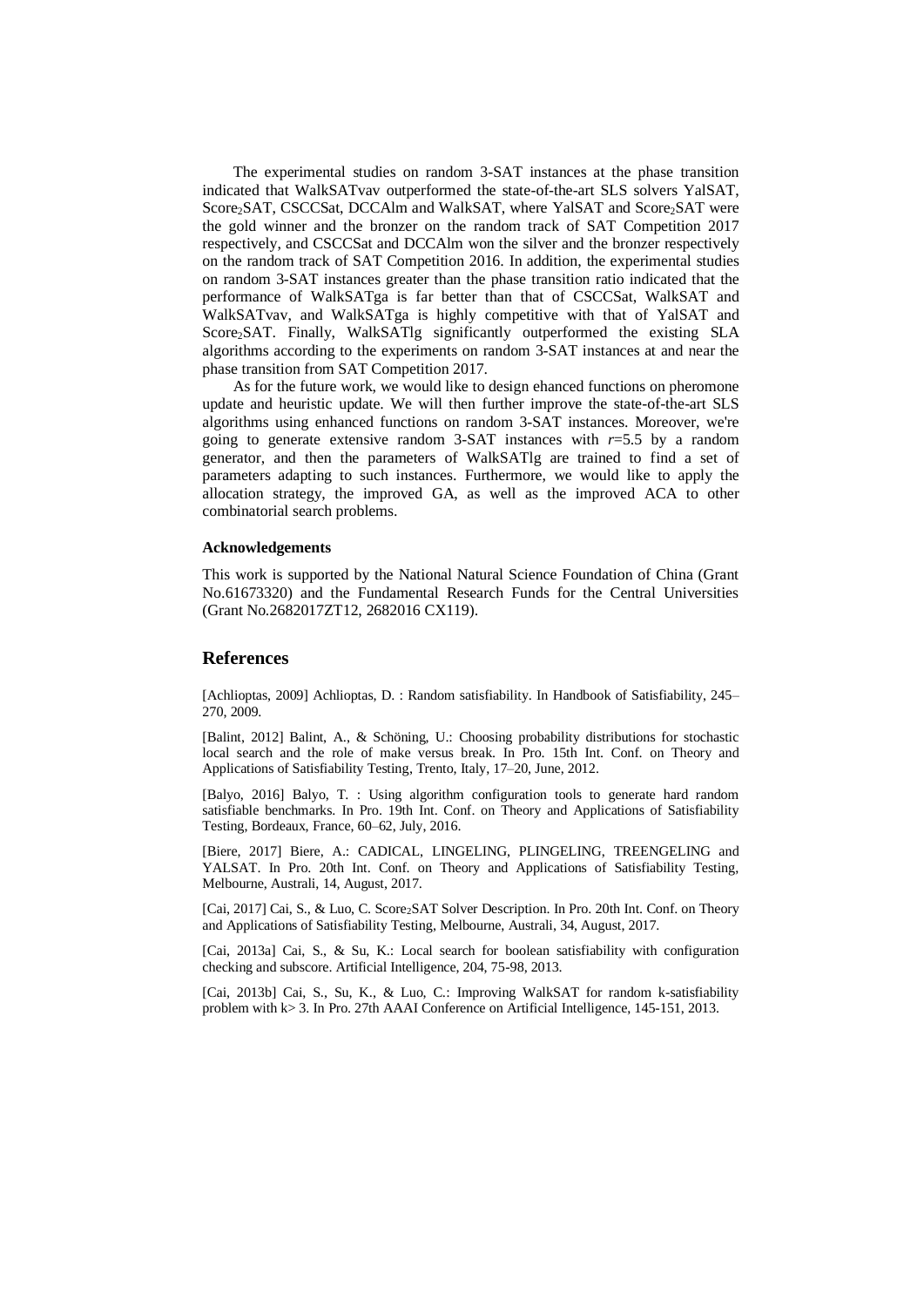[Canisius, 2016] Canisius, G., Wilson, K., Zhang, Y., Chenhui, Y., & Xin, H.: A genetic-based local search method for SAT problem. In Pro. On Information Technology, Networking, Electronic & Automation Control Conference, IEEE, Chongqing, 20-22, May, 2016.

[Chao, 1986] Chao, M. T., & Franco, J.: Probabilistic analysis of two heuristics for the 3satisfiability problem. SIAM Journal on Computing, 15(4), 1106-1118, 2986.

[Cook, 1971] Cook, S. A.: The complexity of theorem-proving procedures. In Pro. of the third annual ACM symposium on Theory of computing, USA, 151-158, May, 1971.

[De Jong, 1989] De Jong, K. A., & Spears, W. M.: Using genetic algorithms to solve NPcomplete problems. In Pro. Int. Conf. on Genetic algorithms, USA, 124-132, 1989.

[Faizullin, 2013] Faizullin, R. T., Dulkeyt, V. I., & Ogorodnikov, Y. Y. E.: Hybrid method for the approximate solution of the 3-satisfiability problem associated with the factorization problem. Trudy Instituta Matematiki i Mekhaniki UrO RAN, 19(2), 285-294, 2013.

[Fu, 2018a] Fu H. M., Xu Y., He X. X. and Ning X. R.: GSAT Algorithm Based on Task Allocation and Scheduling for 3-SAT Problem. Chinese Journal of Computer engineering&

Science, 40(08): 1366-1374, 2018.

[Fu, 2018b] Fu H. M., Xu Y., Ning X. R. and Zhang W. Y.: The empirical study of improved genetic algorithm combined with ant colony algorithm based on 3-SAT problem, 2017 International Conference on Fuzzy Theory and Its Applications (iFUZZY), Britain,733-739, 2018.

[Fu, 2017] Fu H. M., Xu Y., Wu G. F. & Ning X. R.: An Improved Genetic Algorithm for Solving 3-SAT Problems Based on Effective Restart and Greedy Strategy. In Pro. 12<sup>th</sup> Int. Conf. on Intelligent Systems and Knowledge Engineering (ISKE), Nanjing, 1-6, Nov., 2017.

[Gableske,2016] Gableske, O.: Sat solving with message passing. *Ph.D. dissertation*, *Ulm University*, *Germany*, 2016.

[Gao, 2007] Gao S., Jiang X. Z. & Tang K. Z.: Hybrid Algorithm Combining Ant Colony Optimization Algorithm with Genetic Algorithm. In Proc. Int. Conf. on Chinese Control, Harbin, 701-704, Aug., 2006.

[Hoos, 2002] Hoos, H. H.: An adaptive noise mechanism for WalkSAT. In Proc. 8<sup>th</sup> Int. Conf. on Artificial intelligence, Canada, 655–660, July, 2002.

[Kroc, 2010] Kroc, L., Sabharwal, A., & Selman, B.: An empirical study of optimal noise and runtime distributions in local search. In Pro. 13th Int. Conf. on Theory and Applications of Satisfiability Testing, Edinburgh, Scotland, 34, July, 2010.

[Levin, 1984] Levin, L.: A survey of Russian approaches to perebor (brute-force searches) algorithms. Annals of the History of Computing. 6 (4): 384–400. (Translated by Trakhtenbro, B. A.)

[Li, 2003] Li, D. J., Qiang, C. Z., & Zhi, Y. Z.: On the Combination of Genetic Algorithm and Ant Algorithm. Journal of Computer Research and Development, 40(7): 273-275, 2003.

[Ling, 2005] Ling, Y. B., Wu, X. J., & Jiang, Y. F.: Genetic algorithm for solving SAT problems based on learning clause weights. Chinese Journal of computers -Chinese Edition, 2005(09), 1476-1482.

[Li, 2016] Li, B., & Zhang, Y. A.: A hybrid genetic algorithm to solve 3-SAT problem. In Proc. 12th Int. Conf. on Natural Computation, Fuzzy Systems and Knowledge Discovery (ICNC-FSKD) , Changsha, 476-480, Aug., 2016.